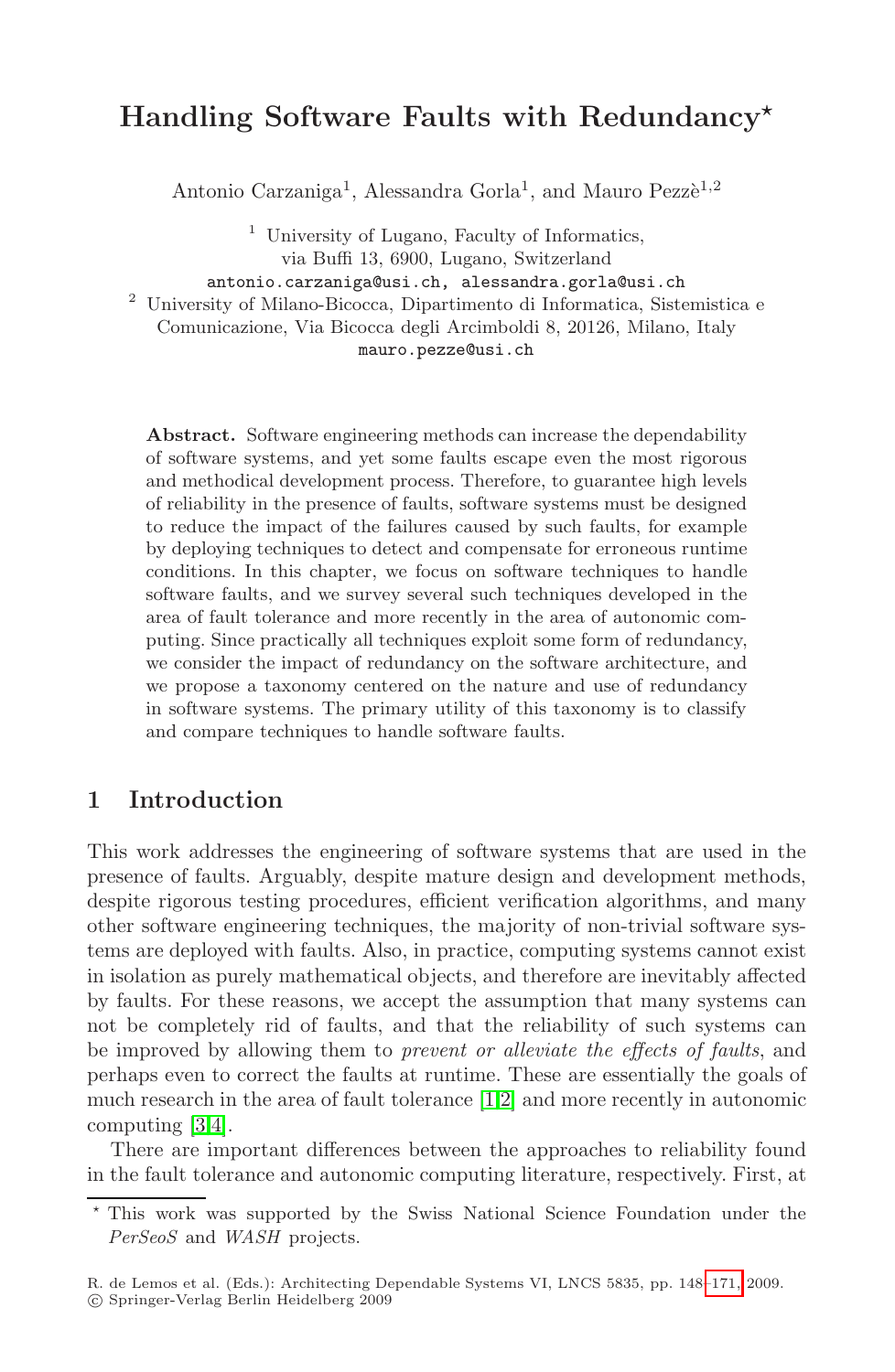a high level, fault tolerance is a more focused area, while autonomic computing covers a larger set of objectives. In fact, the term autonomic computing refers to the general ability of a system to respond to various conditions such as performance degradation or changes in the configuration of the environment, many of which may not be caused nor affected by faults. In this chapter we will limit ourselves to a sub-area of autonomic computing, typically called self-healing, whose specific objective is to achieve an automatic reaction to, or prevention of functional faults and failures.

Another difference is in the nature of the intended application domain. fault tolerance research has been driven primarily by highly specialized and safetycritical systems, whereas autonomic computing—specifically, self-healing—is targeted towards general purpose components or loosely coupled systems where the effects of failures are less destructive. These two application domains also have significant differences in the levels of costs and ultimately in the type of designs that are considered acceptable.

Yet another difference is that fault tolerance research explicitly addresses both hardware and software faults with different techniques that may be hardware or software, while self-healing research does not distinguish different classes of faults and has so far studied mostly software techniques. Finally, classic fault tolerance approaches have a stronger architectural implications than many recent self-healing approaches.

Their differences not withstanding, fault tolerance and self-healing in autonomic computing share the same goal of rendering software systems immune or at least partially resilient to faults. Therefore, in this chapter we propose to unify the contributions of these two somewhat separate research areas in a coherent classification. In particular, we propose to focus on what we see as the central, common element of most of the techniques developed in both communities, namely *redundancy*. We will pay particular attention to techniques that handle software faults, and to their architectural implications.

A system is redundant when it is capable of [ex](#page-20-2)[ec](#page-20-3)[ut](#page-20-4)ing the same, logically unique functionality in multiple ways or in multiple instances. The availability of alternative execution paths or alternative execution enviro[nm](#page-20-5)ents is the primary ingredient of practically all systems capable of avoiding or [to](#page-20-0)lerating failures. For example, a fairly obvious approach to overcome non-deterministic faults, such as hardware faults, is to run multiple replicas of the system, and then simply switch to a functioning replica when a catastrophic failure compromises one of the replicas. In fact, redundant hardware has been developed since the early sixties to tolerate development faults as well as manufacturing faults in circuits [5,6,7]. An analogous form of redundancy is at the core of many widely studied replication techniques used to increase the availability of data management systems [8]. Similarly, redundancy has been used extensively to tolerate software faults [1]. This paper focuses primarily on techniques that exploit software redundancy for tolerating such faults.

Software poses some special challenges and also provides new opportunities to exploit redundancy. For example, while simple replication of components can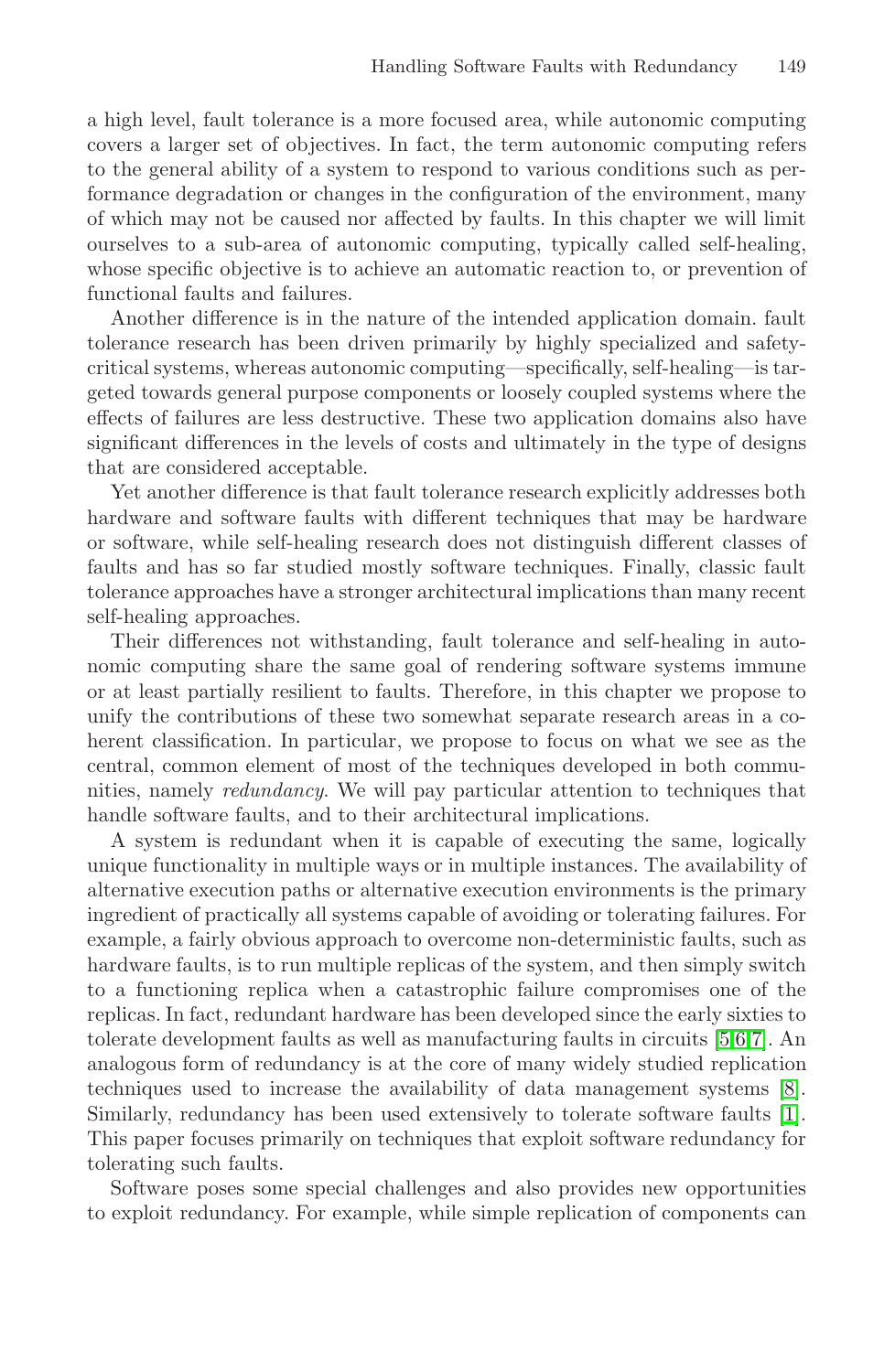handle some classes of production faults typical of hard[wa](#page-20-6)re design, it cannot deal with many failures that derive from development and integration problems that occur often in software systems. On the other [ha](#page-20-7)[nd,](#page-20-8) software systems are amenable to various forms of redundancy generally not found in hardware systems. A form of redundancy for software systems that is analogous to basic replication techniques used for non-deterministic hardware faults is *N-version programming*. In this case, replicas run independently-developed versions of the same system, and therefore may also be able to tolerate deterministic faults [9]. As another example, consider a self-healing system that, in order to overcome deterministic faults, detects the faulty component and redirects every request for that faulty component to another, more or less equivalent component [10,11].

The availability of such a replacement component is a form of redundancy, and is also generally applicable to hardware systems. However, the nature of software components and their interactions may make this technique much more effective, in terms of time and costs, for software rather than hardware components. Yet another example is that of *micro-reboots*, which exploit another form of redundancy rooted in the execution environment rather than in the code. In this case, the system re-executes some of its initialization procedures to obtain a fresh execution environment that might in turn make the system less prone to failures [12,13].

Having centered our taxonomy on redundancy, we proceed with a high-level classification by examining the following four questions. We first ask what is the intent of redundancy. We ask whether a fault tolerance mechanism relies on redundancy that is deliberately added to the system, or whether the mechanism opportunistically exploits redundancy that occurs naturally in the system. For example, N-version programming is clearly a deliberate form of redundancy, while micro-reboots are opportunistic in nature, since they do not require the design of redundant code. This question of intent is correlated with the costs and effectiveness of a technique: Generally speaking, redundancy established by design is more effective but also more costly. This question is also important because it may highlight useful forms of latent redundancy, that is, forms of redundancy that, even though not intentionally designed within a system, may be exploited to increase reliability.

Then, we ask what type of redundancy is employed in a particular system. This question in effect identifies the elements of the execution of the system that are made redundant. The three [hig](#page-20-9)h-level categories we distinguish are *code*, *data*, and *environment*, which follow quite closely the taxonomy proposed by Ammar et al., who introduce the concepts of *spatial*, *information* and *temporal* redundancy [14]. For example, micro-reboot employs redundancy in the execution environment, whereas N-version programming amounts to code redundancy.

Third, we look at how redundancy is used. Specifically, we ask whether it is used preventively, to avoid failures, or reactively to mask or otherwise compensate for the effects of faults. For example, the recovery blocks mechanism is reactive, while software rejuvenation is preventive [15]. In the case of methods that use redundancy reactively, we also explore the nature of the failure detectors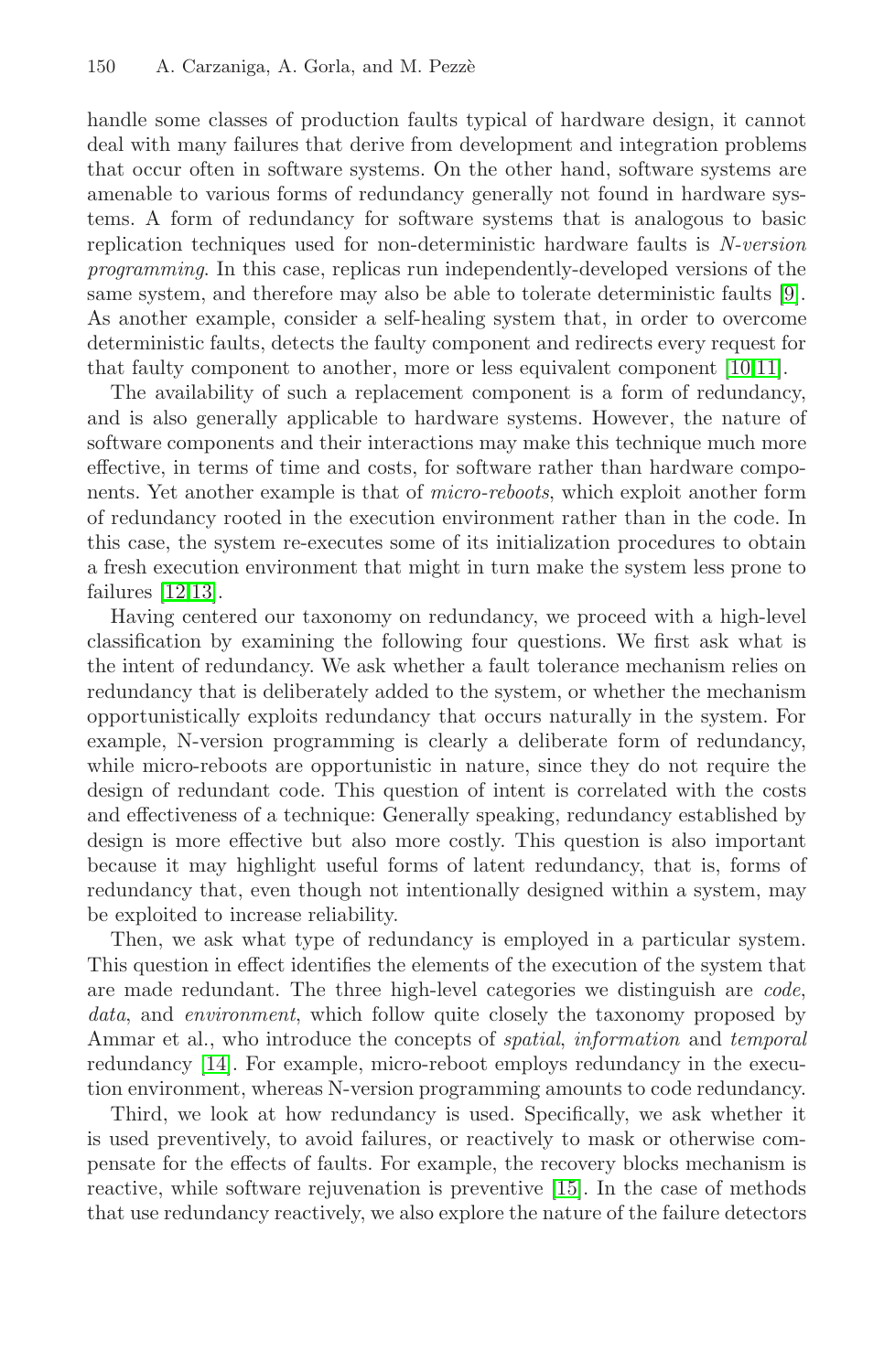needed to trigger the reaction, and the corrective measures used in the reaction. We examine these two aspects especially in relation to redundancy.

The fourth question differentiates mechanisms according to the nature of the faults they are most effective with. We distinguish two large classes of faults: those that affect a system *deterministically* when given the same input vector, and those that are *non-deterministic* in nature, for instance because of some inherent non-determinism of the system or most likely its environment. Faults of these two classes are often referred to as *Boh[rbug](#page-21-0)s* and *Heisenbugs*, respectively [16,17].

Fault tolerance and autonomic computing are well-established research areas. The former is arguably more mature, but the latter has received more attention in recent years, and both ha[ve b](#page-21-1)een surveyed extensively. Most surveys of these two areas either focus on specific techniques and applications, or adopt general conceptual models and a historical perspective. In any case, existing surveys consider only one of these two areas. For example, Huebscher and McCanne review many techniques developed in th[e co](#page-21-2)ntext of of self-managed systems [18] but do not relate them to fault tolerance. Specifically, they organize their survey around a foundational but rather high-level model of autonomic computing. At the other end of the spectrum, De Florio and Blondia compile an extensive survey of software fault tolerance techniques [19]. In particular, they discuss some techniques related to redundancy (for instance, N-version programming) but primarily [the](#page-20-1)y review domain-specific languages and other linguistic techniques to enhance the reliability of software systems at the application level. Another related survey is one by Littlewood and Strigini [20], who examine the benefits of redundancy—specifically *diversity*—to increase system reliability in the presence of faults that pose security vulnerabilities. Yet another example of a focused survey is the widely cited work by Elnozahy et al. on rollback-recovery protocols [21].

Particularly interesting in the scope of this paper are the taxonomies by Ammar et al. [14] and Avizienis et al [2]. Ammar et al. propose an extensive survey of the different aspects of fault tolerance techniques, and, in this context, distinguish *spatial*, *information* and *temporal* redundancy. This taxonomy focuses on the dimensions of redundancy, and matches well the differences of redundant techniques for handling hardware as well as software faults. The classification in terms of *code*, *data* and *environment* redundancy adapts better to different types of redundancy introduced in the context of fault tolerance as well as self-healing research to handle software faults. Avizienis et al. propose a fault taxonomy that has become a de-facto standard. In this chapter, we refer to Avizienis' terminology and taxonomy limited to the aspects relevant to software faults.

Our goal with this survey is rather different. First, at a high level, we take a broad perspective on this field and consider a wide range of techniques. Therefore we do not attempt to examine every technical aspect of each technique in great detail. Nevertheless, we make an effort to maintain a strictly technical approach in our classification, distinguishing methods and systems on the basis of their technical features and merits, and regardless of the conceptual model used to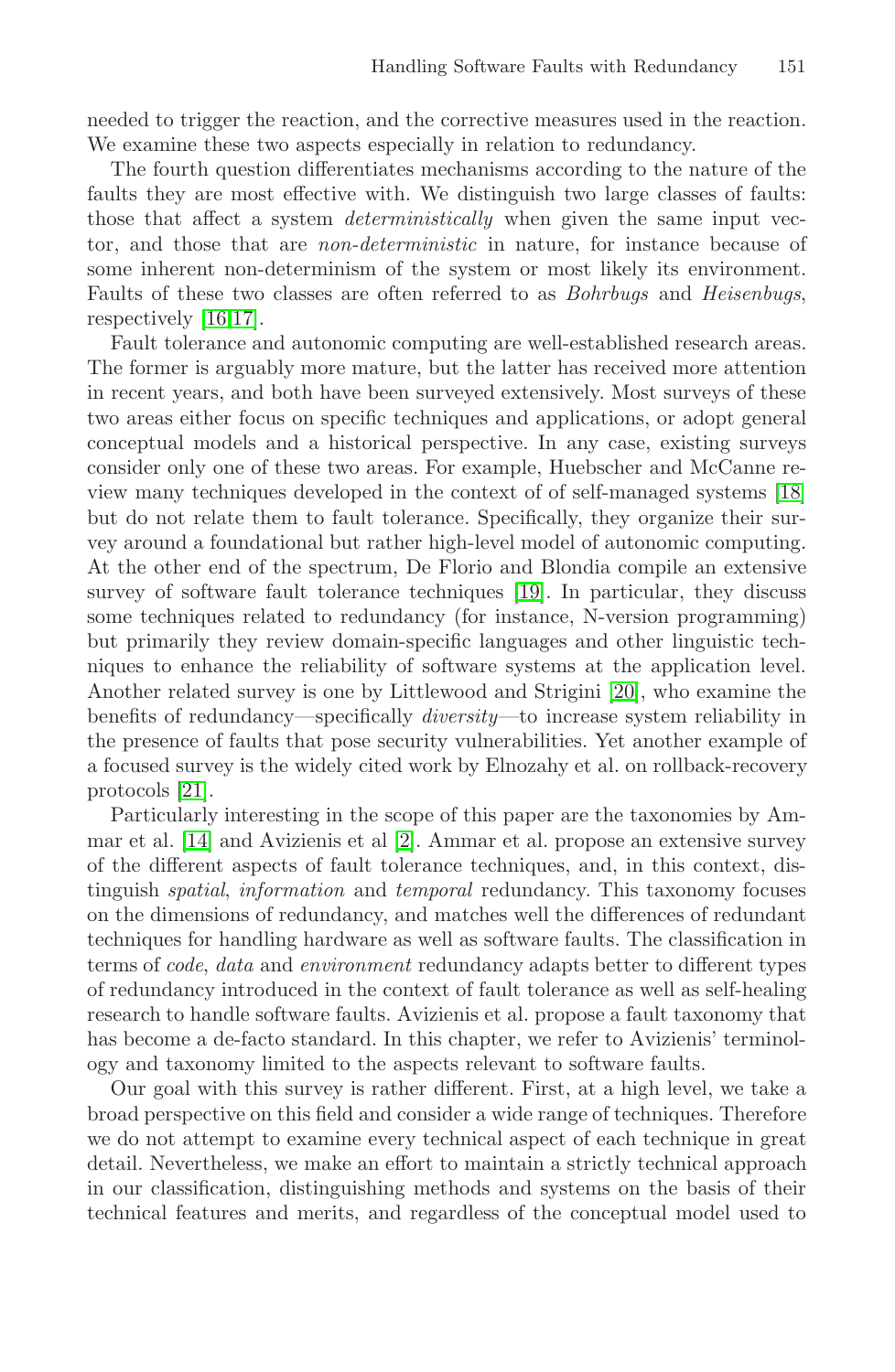describe them or the applicatio[n d](#page-5-0)omain for which they were developed. Second, we intend to unify the two areas of fault tolerance and self-healing under a single taxo[no](#page-9-0)my, ignoring the historical path that lead to one technique or another, and instead b[asi](#page-16-0)ng our taxonomy on what we see as the essential, common ideas behind both fault tolerance and self-healing. Finally, we focus on techniques for handling software faults, and we discuss the different aspects as well as the overall architectural implications.

In Section 2 we discuss the main architectural implications of redundancy, and we identify few simple design patterns. In Section 3 we detail the classification method we used in our survey. We then proceed with the analysis of several systems, first in Section 4 where we discuss systems based on the deliberate use redundancy, and then in Section 5 where we discuss opportunistic redundancy.

### **2 Architectural Implications**

Although implicitly discussed in different paper[s](#page-21-3)[, th](#page-21-4)e architectural implications of fault tolerance mechanisms have been explicitly addressed only recently. Gacek and de Lemos suggest that dependability should be designed at the architecture level, and define the requirements for embedding fault tolerant approaches into architectural description languages [22]. Feiler and Rugina enrich the architectural description language AADL with error annexes to model dependability at the architectural level. Harrison and Avgeriou discuss the implementability of fault tolerance tactics within different architectural patterns [23]. Hanmer presents an extensive set of patterns for error and fault handling [24]. In this section, we shortly illustrate the conceptual impacts of redundancy on software architectures.

From the sof[tw](#page-6-0)are architecture viewpoint, redundancy can be introduced either at intra- or at inter-component level. When introduced at intra-component level, redundancy does not alter the structure of the connections between components, but only the single components. This is the case for example of wrappers that filter component interactions, robust data structures that introduce redundancy at the level of data structure to handle data related faults, and automatic workarounds that exploit redundancy that is implicitly present in the program.

When introduced at inter-component level, we can recognize few recurrent patterns that are shown in Figure 1. In the *parallel evaluation* pattern, an adjudicator evaluates the results of several alternative implementations that are executed in parallel. The adjudicator is often a simple voting mechanism that identifies failures. This is the case for example of N-version programming that executes N different versions with the same input configuration, and of data diversity and process replicas that execute identical copies with different input configurations. In the *parallel selection* pattern, the adjudicator is active at the end of each program executed in parallel to validate the result and disable failing components. The pattern is implemented in self-checking programming. In the *sequential alternative* pattern, alternative programs are activated when adjudicators detect failures. This pattern is implemented by recovery blocks,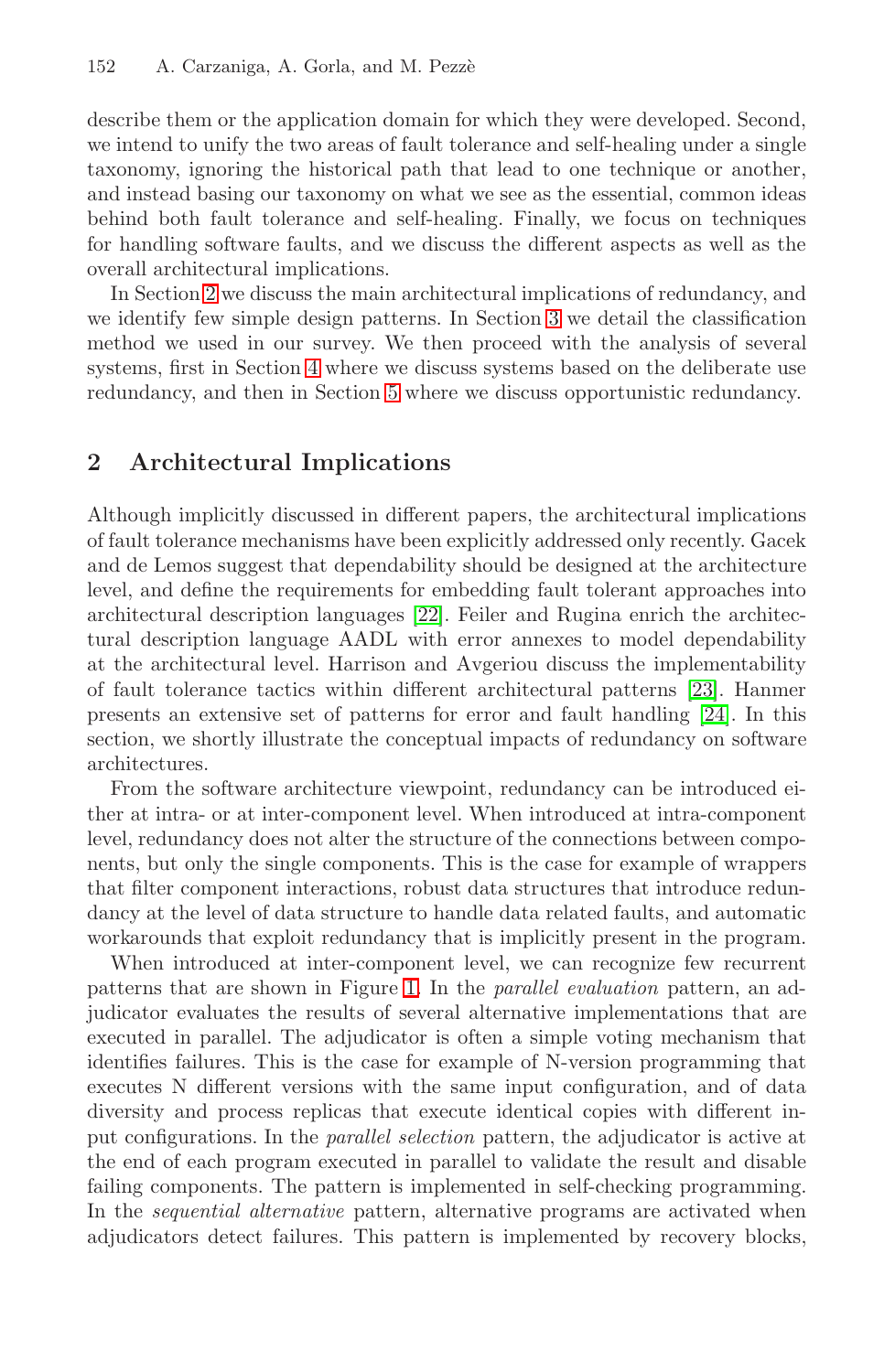<span id="page-5-0"></span>self-optimizing applications, registry-based recovery, data diversity and service substitution approaches. We will discuss the different ap[proa](#page-20-10)ches in more details in the next sections whe[n in](#page-21-2)troducing a taxonomy for re[dun](#page-21-1)dancy.

# **3 A Taxonomy for [Red](#page-21-0)undancy**

As discussed in the introduction, both fault tolerance and autonomic computing are well established research areas, and both have been surveyed extensively. Particularly interesting for this paper are the surveys by Ammar et al. [14], Elnozahy et al. [21], Littlewood and Strigini [20], and De Florio and Blondia [19], who survey approaches to fault tolerance and the use of redundancy in fault tolerance from different perspectives, and the work by Huebscher and McCanne who survey approaches to self-managed systems [18]. All these surveys focus on either fault tolerance or self-healing systems, and none of them suites well both research areas. The taxonomy proposed in this [p](#page-5-1)aper aims to provide a unifying framework for the use of redundancy for handling software faults both in fault tolerant and self-healing systems.

<span id="page-5-1"></span>To survey and compare the different ways redundancy has been exploited in the software domain, we identify some key dimensions upon which we define a taxonomy of fault tolerance and self-healing techniques. These are the *intention* of redundancy, the *type* of redundancy, the *nature of triggers and adjudicators* that can activate redundant mechanisms and use their results, and lastly the *class of faults* addressed by the redundancy mechanisms. Table 1 summarizes this high-level classification scheme.

| Intention:                                              | deliberate                        |  |  |
|---------------------------------------------------------|-----------------------------------|--|--|
|                                                         | opportunistic                     |  |  |
| Type:                                                   | code                              |  |  |
|                                                         | data                              |  |  |
|                                                         | environment                       |  |  |
| <i>Triggers and adjudicators:</i>                       | preventive (implicit adjudicator) |  |  |
|                                                         | reactive: implicit adjudicator    |  |  |
|                                                         | explicit adjudicator              |  |  |
| Faults addressed by redundancy: interaction - malicious |                                   |  |  |
|                                                         | development: Bohrbugs             |  |  |
|                                                         | Heisenbugs                        |  |  |

**Table 1.** Taxonomy for redundancy based mechanisms

*Intention.* Redundancy can be either *deliberately* introduced in the design or implicitly present in the system and *opportunistically* exploited for fault handling. Some approaches deliberately add redundancy to the system to handle faults. This is the case, for example, of N-version programming that replicates the design process to produce redundant functionality to mask failures in single modules [9]. Other approaches opportunistically exploit redundancy latent in the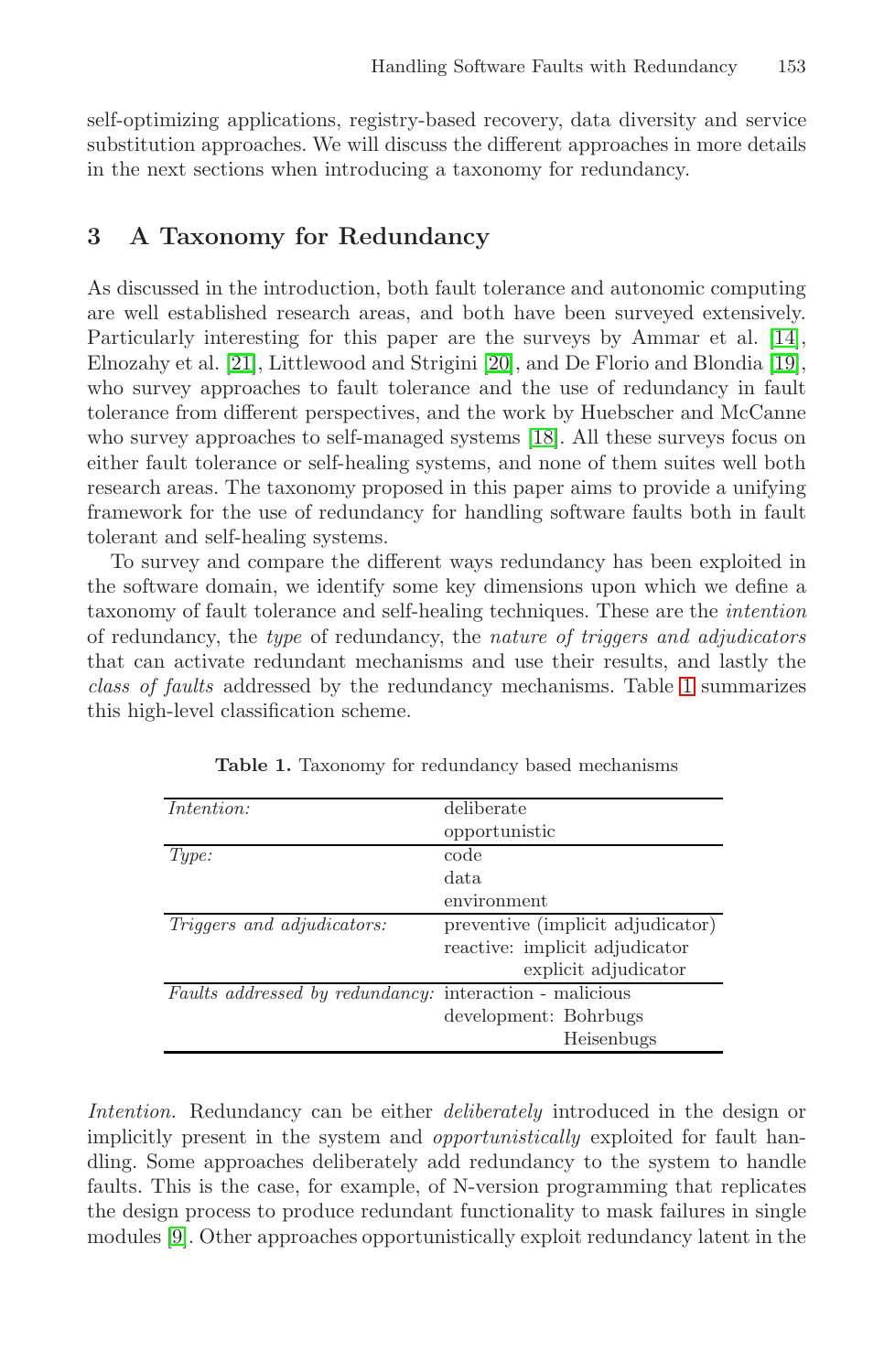

<span id="page-6-0"></span>**Fig. 1.** Main architectural patterns for inter-component redundancy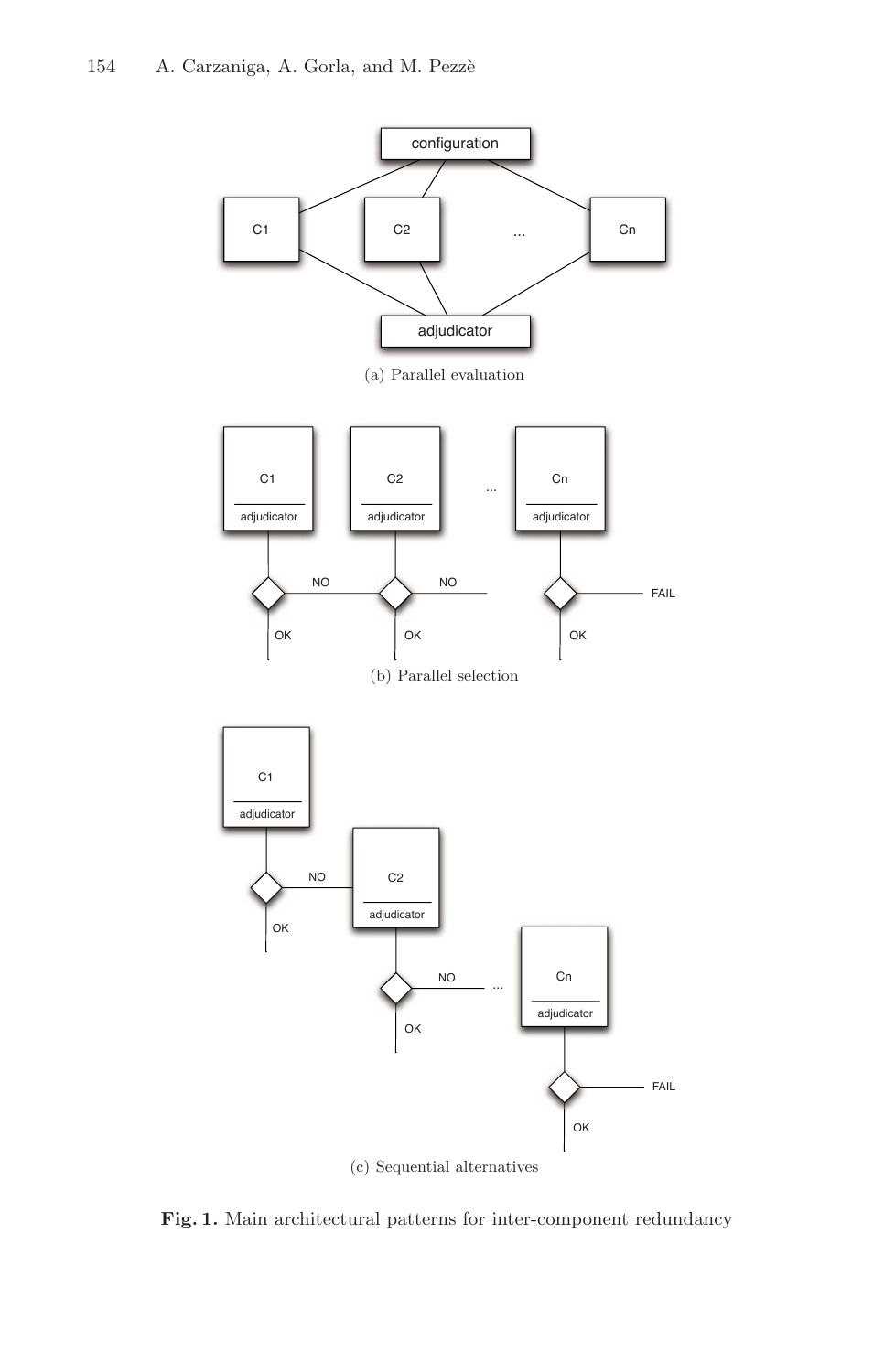system. This is the case, for example, of automatic workarounds that rely on the equivalence of different compositions of the internal functionality [25]. Although approaches from both categories can be applied to different classes of systems, deliberately adding redundancy impacts on development costs, and is thus exploited more often in safety critical applications, while opportunistic redundancy has been explored more often in research on autonomic and self-healing systems.

*Type.* A system is redundant when some elements of its *code*, its input *data*, or its execution *environment* (including the execution processes themselves) are partially or completely replicated. Some approaches rely on redundant computation that replicates the functionality of the system to detect a[nd h](#page-21-5)eal a faulty computation. For example, N-version programming compares the results of equivalent computations to produce a correct result. This is a case of *code* redundancy. Other approaches rely on redundancy in the data handled during the computation. For exa[mple](#page-20-10), so-called data diversity relies on redundancy in the data used for the computation, and not on the computation itself, which is based on the same code [26]. Yet other approaches exploit environmental conditions that influence the computation. For example environment perturbation techniques rely on redundancy that derive from different reactions of the environment [27]. Different types of redundancy apply to different types of systems and different classes of faults. As indicated in the introduction, the classification based on the type of replicated elements is similar to Ammar's classification in spatial, information and temporal redundancy [1[4\] t](#page-20-9)hat applies better to the more general kind of redundancy that can be found when considering techniques to handle both hardware and software faults.

*Triggers and adjudicators.* Redundant components can be either triggered *preventively* to avoid failures, or exploited *reactively* in response to failures. In the first case, the system must decide when and where act to maximize the chance of avoiding failures. Examples of the preventive use of redundancy are rejuvenation techniques that reboot the system before failures occur [15]. In the second case, the system must at a minimum detect a failure, and therefore decide how to exploit the redundancy of the system in order to cope with the failure. We refer to the component of the sy[stem](#page-21-6) that makes these decisions as the *adjudicator*. We further classify a system by distinguishing adjudicators that are either *implicitly* built into the redundant mechanisms, or *explicitly* designed by the software engineers for a specific application. For example, N-version programming reveal errors automatically by comparing the results of executing redundant equivalent code fragments; the result is chosen with a majority vote between the different executions, and therefore amounts to an implicit adjudicator. On the other hand, recovery-blocks require explicit adjudicators that check for the correctness of the results to trigger alternative computations [28].

*Faults.* Redundancy may be more or less effective depending on the types of faults present in the system. In our taxonomy, we indicate the primary class of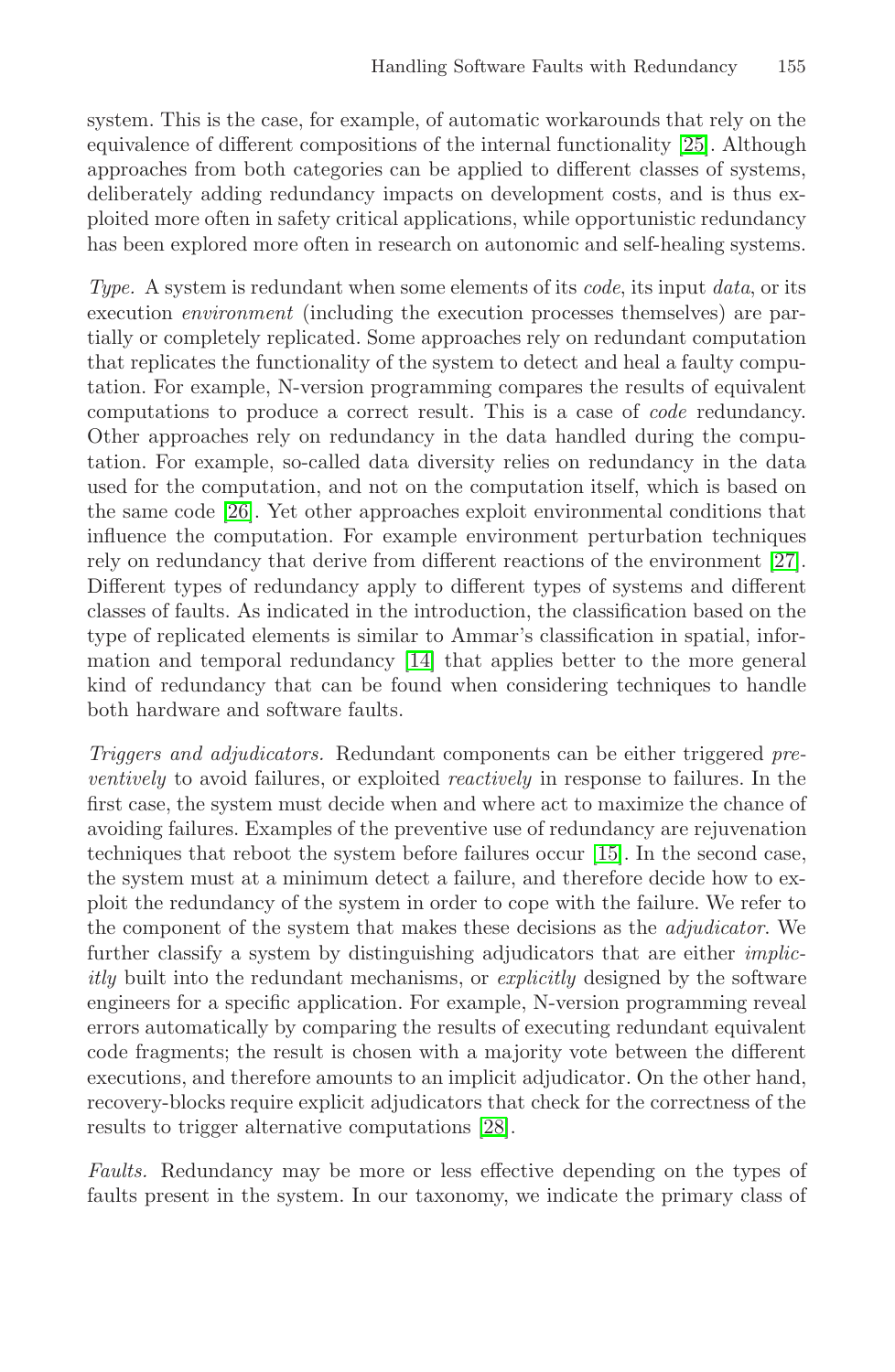faults addressed by each mechanism. In particular, we refer to the fault taxonomy proposed by Avizienis et al. and revised by Florio et al. [2,19]. Avizienis et al. distinguish three main classes of faults: *physical*, *development*, and *interaction* faults. Physical faults are hardware faults caused either by natural phenomena or human actions. Examples of physical faults are unexpected lacks of power, or physical hardware damages. Development faults are faults introduced during the design of the system, for example incorrect al[gor](#page-20-11)[ithm](#page-20-12)s or design bottlenecks. Interaction faults are faults that derive from t[he](#page-20-1) incorrect interaction between the system and the environment, for example, incorrect settings that cause bad interactions with the system or malicious actions that aim to violate the system security. In this chapter, we focus on software faults, and thus we consider development and interaction faults, and not physical faults that are related to hardware problems. We further distinguish development faults that consistently manifest under well defined conditions (Bohrbugs) form development faults that cause software to exhibit non-deterministic behavior (Heisenbugs) [17,16], and we refer to interaction faults introduced with malicious objectives [2].

Table 2 summarizes the main exploitations of redundancy in fault tolerance and self-healing systems, characterized according to the categories introduced in this section. In the following sections, we discuss the taxonomy illustrated in Table 2. Here we identify the techniques listed in the table with a quick description and a reference to the main architectural implications. N-version programming compares the results of executing different versions of the program to identify errors (parallel evaluation pattern). Recovery blocks check the results of executing a program version and switch to a different version if the current execution fails (sequential alternatives pattern). Self-checking programming parallelizes the execution of recovery blocks (parallel selection pattern). Self-optimizing code changes the executing components to recovery from performance degradation (sequential alternatives pattern). Exception handling activates handlers to manage unplanned behaviors (sequential alternatives pattern). Rule engines code failure handlers that are activated through registries (sequential alternatives pattern). Wrappers intercept interactions and fix them when possible (intra-component). Robust data structures and software audits augment data structures with integrity checks (intra-component). Data diversity executes the same code with perturbed input data (either parallel selection or sequential alternatives pattern). Environment perturbation changes the execution environment and re-executes the failing code. Rejuvenation preventively reboots the system to avoid software aging problems. Process replicas execute the same process in different memory spaces to detect malicious attacks. Dynamic service substitution links to alternative services to overcome failures (sequential alternatives pattern). Genetic programming for fault fixing applies genetic algorithms to fix faults (intra-component). Automatic workarounds exploit the intrinsic redundancy of software systems to find alternative executions (intra-component). Checkpoint-recovery rebuilds a consistent state and re-executes the program. Reboot and micro-reboot restart the system to recovery from Heisenbugs.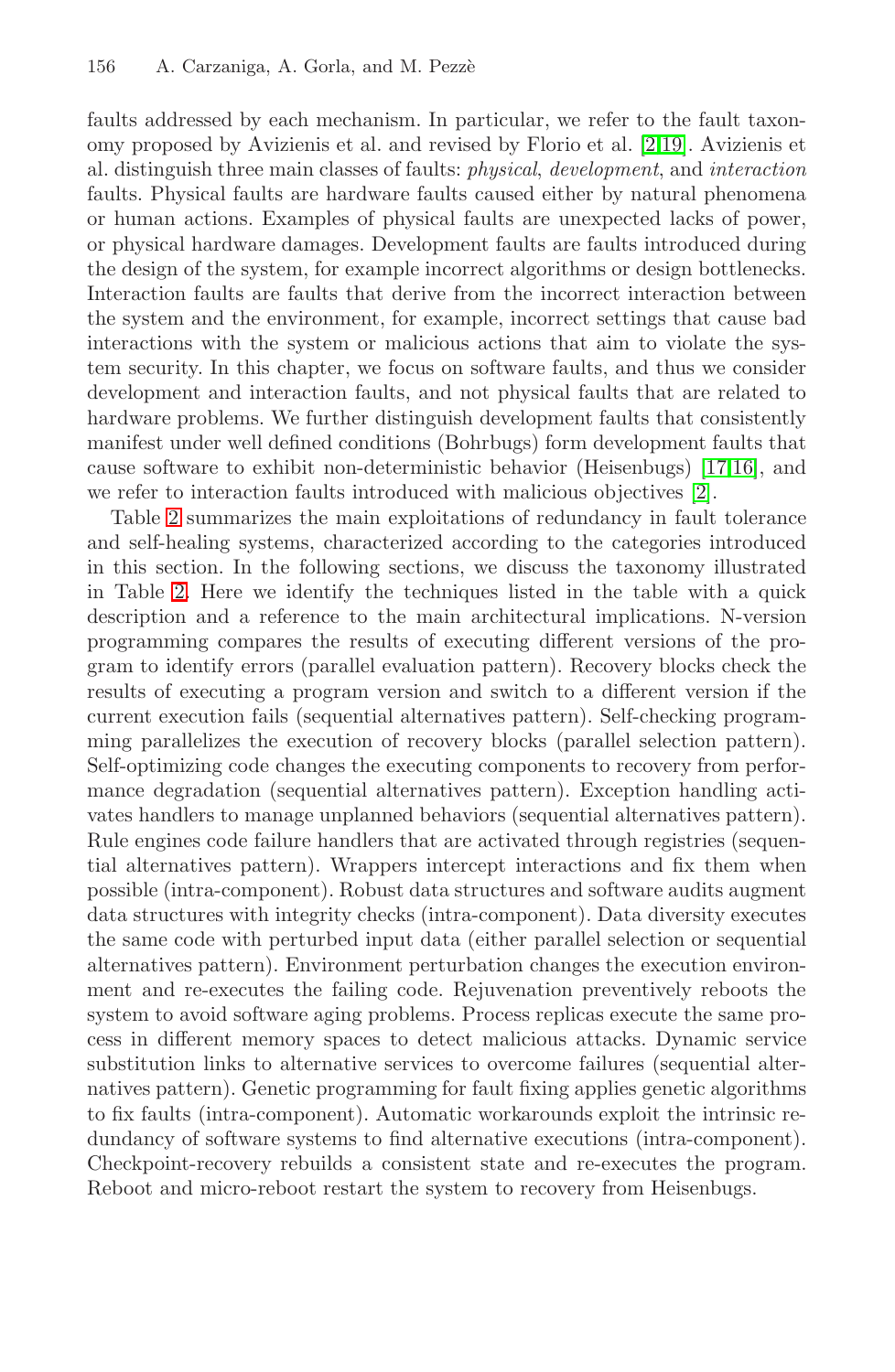|                                                  | Intention                 | Type        | Adjudicator                | Faults                |
|--------------------------------------------------|---------------------------|-------------|----------------------------|-----------------------|
| N-version programming<br>[9,29,30,31]            | deliberate                | code        | reactive<br>implicit       | development           |
| Recovery blocks<br>[28, 29]                      | deliberate                | code        | reactive<br>explicit       | development           |
| Self-checking programming<br>[32, 29, 33]        | deliberate                | code        | reactive<br>expl./impl.    | development           |
| Self-optimizing code<br>[34, 35]                 | deliberate                | code        | reactive<br>explicit       | development           |
| Exception handling, rule engines<br>[36,37,38]   | deliberate                | code        | reactive<br>explicit       | development           |
| Wrappers<br>[39, 40, 41, 42]                     | deliberate                | code        | preventive                 | Bohrbugs<br>malicious |
| Robust data structures, audits<br>[43, 44]       | deliberate                | data        | reactive<br>implicit       | development           |
| Data diversity<br>$[26]$                         | deliberate                | data        | reactive<br>$\exp$ ./impl. | development           |
| Data diversity for security<br>[45]              | deliberate                | data        | reactive<br>implicit       | malicious             |
| Rejuvenation<br>[46, 15, 17]                     | deliberate                | environment | preventive                 | Heisenbugs            |
| Environment perturbation<br>$[27]$               | deliberate                | environment | reactive<br>explicit       | development           |
| Process replicas<br>[47, 48]                     | deliberate                | environment | reactive<br>implicit       | malicious             |
| Dynamic service substitution<br>[10, 49, 11, 50] | opportunistic             | code        | reactive<br>explicit       | development           |
| Fault fixing, genetic programming<br>[51, 52]    | opportunistic             | code        | reactive<br>explicit       | Bohrbugs              |
| Automatic workarounds<br>[53, 25]                | opportunistic             | code        | reactive<br>explicit       | development           |
| Checkpoint-recovery<br>[21]                      | opportunistic environment |             | reactive<br>explicit       | Heisenbugs            |
| Reboot and micro-reboot<br>[12, 13]              | opportunistic environment |             | reactive<br>explicit       | Heisenbugs            |

**Table 2.** A taxonomy of redundancy for fault tolerance and self-managed systems

# <span id="page-9-0"></span>**4 Deliberate Redundancy**

Deliberately adding redundancy is common practice in the design of computer systems at every level, from single registers in a processor to entire components in a computer, to entire computers in a data center. In this section, we survey software fault tolerance and self-healing techniques that deliberately introduce redundancy into software systems at the code, data and environment levels.

### **4.1 Deliberate Code Redundancy**

Deliberate software redundancy has been widely exploited at the code level. Classic approaches explored the use of N-version programming and recovery-blocks to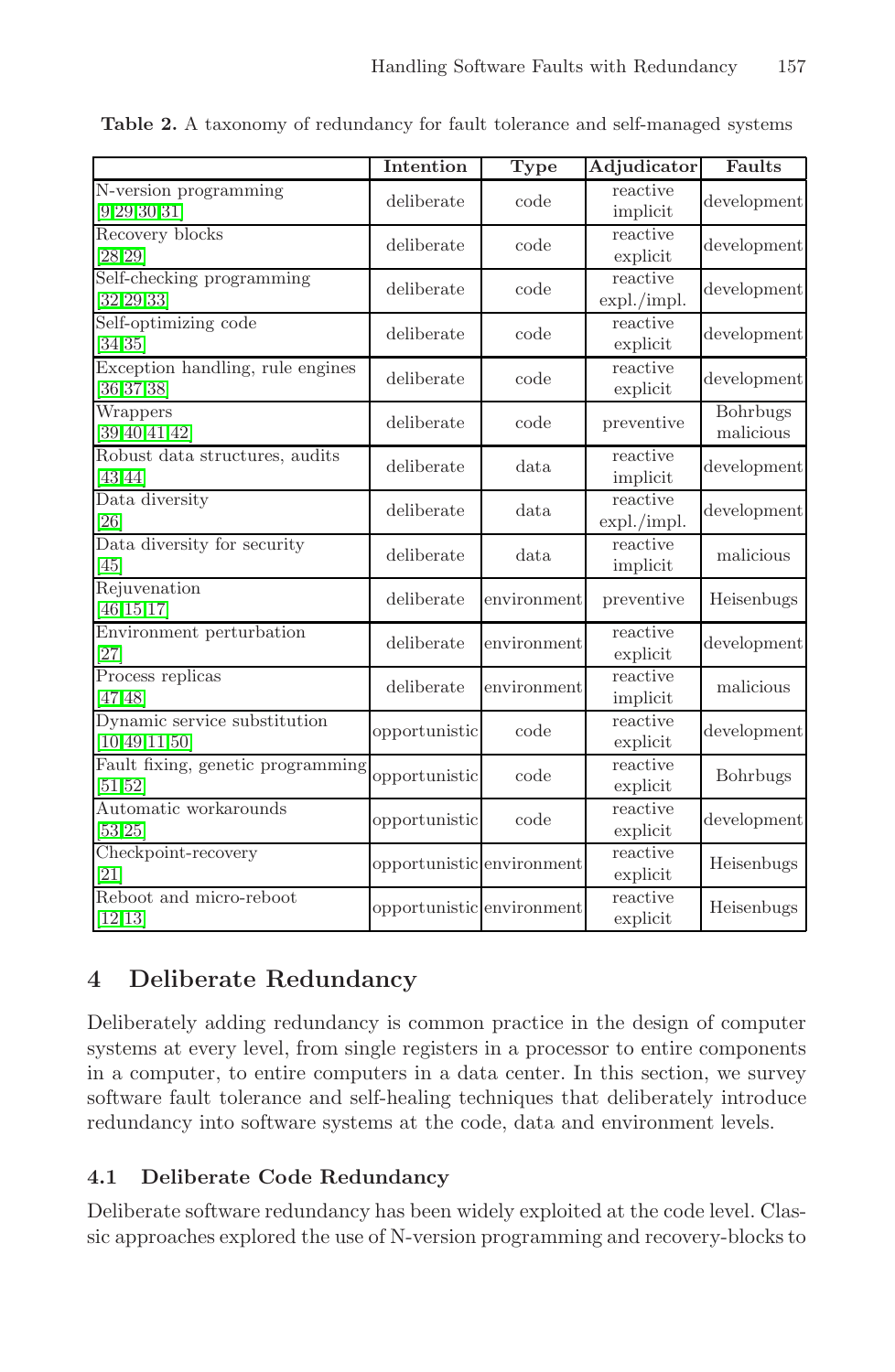tolerate software faults. Later approaches introduced the concepts of self-checking and self-optimizing programming to overcome a wider variety of faults as well as performance issues. Recently some approaches proposed various forms of registries to identify healing procedures, mostly in the context of BPEL processes. A different form of deliberate code redundancy, defined in various contexts, is represented by wrappers. Wrappers add redundant code to detect and correct interaction problems such as incompatibilities of formats or protocols between software components.

*N-version programming.* The approach was originally proposed by Avizienis et al., and is one of the classic approaches to the design of fault tolerant software systems [9]. N-version programming relies on several programs that are designed independently and executed in parallel. The results are compared to identify and correct wrong outputs. The multiple versions must differ as much as possible in the use of design and implementation techniques, approaches, and tools. A general voting algorithm compares the results, and selects the final one based on the output of the majority of the programs. Since the final output needs a majority quorum, the number of programs determines the number of tolerable failures: a three-versions system can tolerate at most one faulty result, a fiveversions system can tolerate up to two faulty results, and so on. In general, in order [to](#page-21-7) tolerate  $k$  failures, a system must consists of  $2k + 1$  versions.

The original N-version mechanism ha[s be](#page-21-8)en extended to different domains, in particular recently to the design of web- and service-based applications. Looker et al. define *WS-FTM*, a mechanism that supports the parallel execution of several independently-designed services. The different services implement the same functionality, and their results are validated on the basis of a quorum agreement [30]. Dobson implements N-version programming in WS-BPEL, by implementing the parallel execution of services with a voting algorithms on the obtained responses [29]. Gashi et al. describe and evaluate another typical application of N-version programming to SQL servers [31]. In this case, Nversion programming is particularly advantageous since the interface of an SQL database is well defined, and several independent implementations are already available. However, reconciling the output and the state of multiple, heterogeneous servers may not be trivial, due to concurrent scheduling and other sources of non-determinism.

N-version programming is a relevant instance of *deliberate code-level redundancy*, since it requires the design of different versions of the same program. The approach relies on an general built-in consensus mechanism, and does not require explicit adjudicators: The voting mechanism detects the effects of faults by comparing the results of the program variants, and thus acts as a *reactive, implicit* adjudicator. N-version programming has been investigated to tolerate development faults, but, if used with distinct hardware for the different variants, it can tolerate also some classes of physical faults. This makes the approach particularly appealing in domains like service-oriented applications, where services are executed on different servers and may become unavailable due to server or network problems.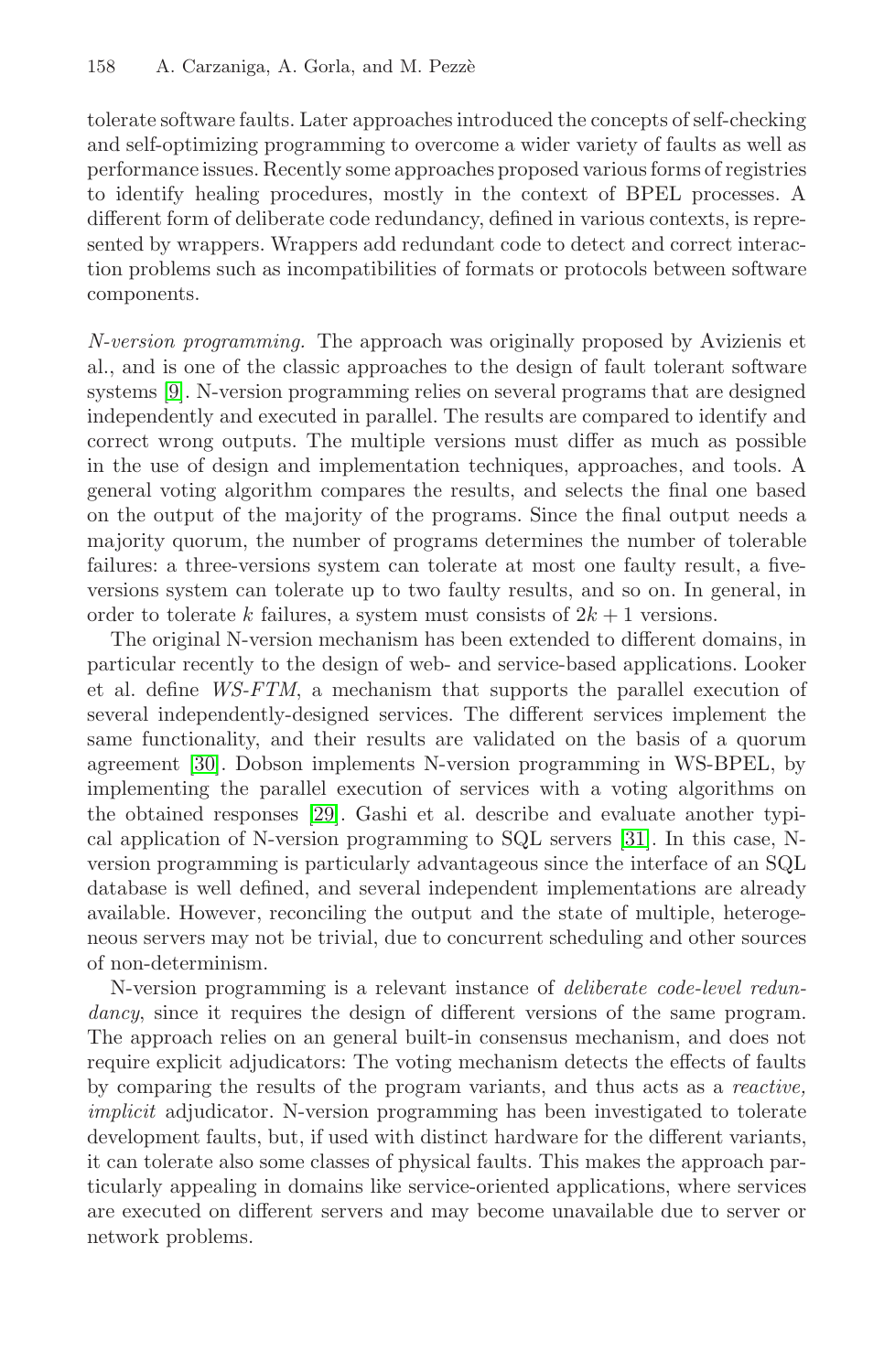*Recovery-blocks.* The approach was originally proposed by Randell, and relies on the independent design of multiple versions of the same components [28]. Contrary to N-version programming, in this case the various versions are executed sequentially instead of in parallel. When the running component fails, the technique executes an alternate (redundant) component. If the alternate component fails as well, the technique selects a new one, and in the case of repeated failures, th[is p](#page-21-7)rocess continues as long as alternate components are available. The recovery-blocks mechanism detects failures by running suitable acceptance tests, and relies on a rollback mechanism to bring the system back to a consistent state before retrying with an alternate components.

As for N-version programming, the core ideas behind recovery blocks have been extended to different domains, and in particular to web- and service-based applications. In their work that extends N-version programming to WS-BPEL, Dobson exploits also the BPEL *retry* command to execute an alternate service when the current one fails [29]. As in the classic recovery-block approach, alternate services are statically provided at design time.

The recovery block approach is another classic implementation of *deliberate code-level redundancy*, since it relies on redundant designs and implementations of the same functionality. However, recovery blocks differ from N-version programming in that they rely on *reactive, explicit* adjudicators to detect failures and trigger recover[y ac](#page-21-9)tions. In fact, recovery blocks detect component failures by executing explicitly-designed acceptance tests. Like N-version programming, recoveryblocks target development faults, but, unlike N-version programming, they are less than ideal for physical faults, as they do not exploit parallel execution.

*Self-checking programming.* Further extending the main ideas of N-version programming and recovery blocks, Laprie et al. proposed self-checking programming, which is a hybrid approach that augments programs with code that checks its dynamic behavior at runtime [32]. A self-checking component can be either a software component with a built-in acceptance test suite, or a pair of independently designed components with a final comparison. Each functionality is implemented by at least two self-checking components that are designed independently and executed in parallel. If the main self-checking component fails, the program automatically checks the results produce[d b](#page-21-10)y the alternative component to produce a correct result. At runtime, they distinguish between "acting" components that are in charge of the computation, and "hot spare" components that are executed in parallel to tolerate faults of the acting components. An acting compone[nts t](#page-21-7)hat fails is discarded and replaced by the hot spare. This way, self-checking programming does not require any rollback mechanism, which is essential with recovery blocks. The core idea of self-checking software goes back to 1975, when Yau et al. suggested software redundancy to check for the correctness of system behavior in order to improve system reliability [33].

Similarly to previous approaches, Dobson applies also the self-checking programming approach to service oriented applications, by calling multiple services in parallel and considering the results produced by the hot spare services only in case of failures of the acting one [29].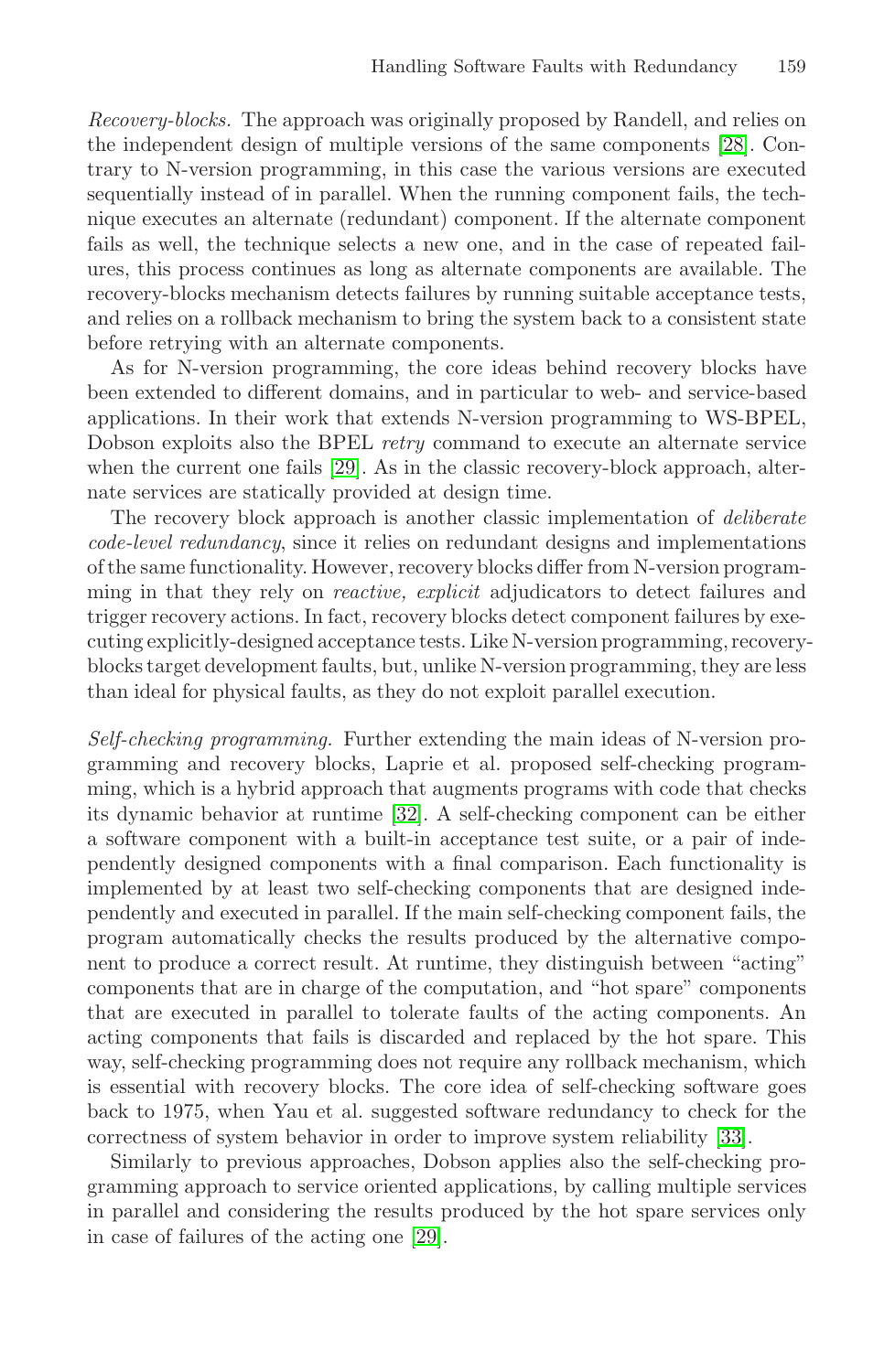Self-checking programming is yet another example of *deliberate code-level redundancy*, since it is based on redundant implementations of the same functionalities. Self-checking programming uses *reactive* adjudicators that can be *implicit* or *explicit* depending on the design of the self-checking components. Components with a built-in acceptance test suite implement reactive, explicit adjudicators, while components with a final comparison of parallel results implement reactive, implicit adjudicators. Similarly to N-version programming and recovery blocks, self-checking programming has been introduced to tolerate *development faults*.

*Self-optimizing code.* Develop[ment](#page-21-11) faults may affect non-functional properties such as performance. The term self-optimization, u[sed](#page-22-0) within the larger study of self-managed systems, refers to an automatic reaction of a system that would allow it to compensate for and recover from performance problems. Some approaches to self-optimization rely on redundancy. Diaconescu et al. suggest implementing the same functionalities with several components optimized for different runtime conditions. Applications can adapt to different performance requirements and execution conditions at runtime by selecting and activating suitable implementations for the current contexts [34].

Naccache et al. exploit a similar idea in the Web services domain [35]. They enhance web service applications with mechanisms that choose different implementations of the same service interfaces depending on the required quality of service. To maintain the required performance characteristics in web services applications, the framework automatically selects a suitable implementation among the available ones.

These self-optimizing approaches *deliberately* include *code* redundancy. In fact the presence of different components and web servi[ces](#page-23-1) at design time is required to allow these frameworks to work at runtime. The adjudicators are *reactive and explicit*, since the frameworks monitor the execution and when the quality of service offered by the application overcomes a given threshold then another component or service is selected.

*Exception handling and rule engines (Registries).* Exception handling is a classic mechanism that catches pre-defined classes of errors and activates recovery procedures (exception handlers) explicitly provided at design time [54]. Rule engines extend classic exception handling mechanisms by augmenting servicebased applications with a *registry* of rule-based recovery actions. The registry is filled by developers at design time, and contains a list of failures each one with corresponding recovery actions to be executed at runtime. Both Baresi et al. [36] and Pernici et al. [37] propose registry-based approaches. They enhance BPEL processes with rules and recovery actions. In both cases, failures are detected at runtime by observing violations of some predetermined safety conditions, although the two approaches differ in the way they define rules and actions.

Mechanisms that rely on exception handlers and registries add redundant code deliberately, and rely on explicit adjudicators, which are managed as exceptions. Recovery actions address development faults.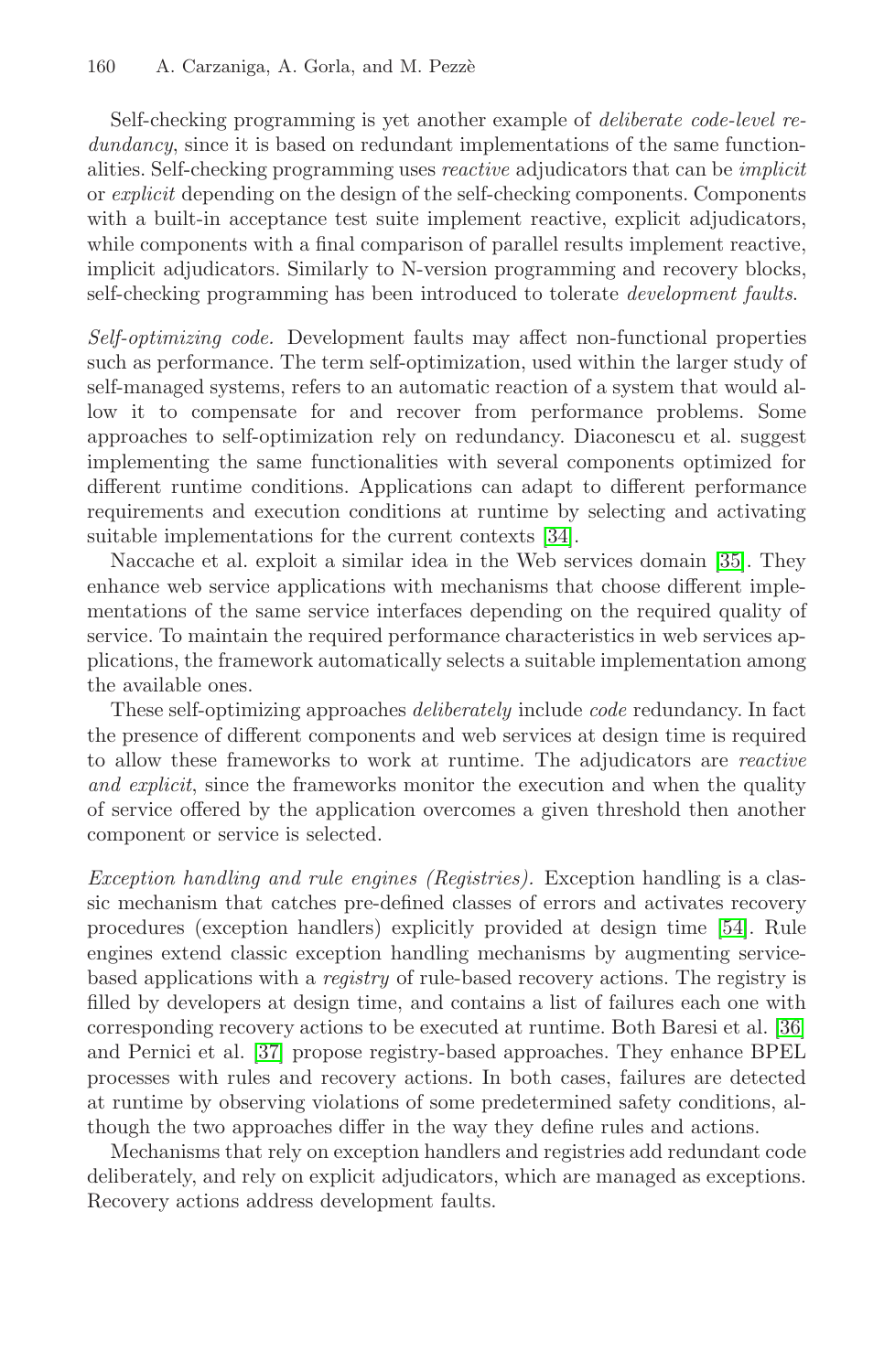*Wrappers.* The term *wrapper* indicates elements that mediate interactions between components to solve integration problems. Wrappers have been proposed in many contexts. Popov et al. p[ropo](#page-22-1)se wrappers in the context of the design of systems that integrate COTS components to cope with integration problems that derive from incomplete specifications [39]. Incompletely specified COTS components may be used incorrectly or in contexts that differ from the ones they have been designed for. The wrappers proposed by Popov et al. detect classic mismatches and trigger appropriate recover[y ac](#page-22-2)tions, for example they switch to alternative redundant components. Chang et [al.](#page-22-3) require developers to release components together with sets of healing mechanisms that can deal with failures caused by common misuses of the components [40]. Failure detectors and so-called healers are designed as exceptions that, when raised, automatically execute the recovery actions provided by the developers.

Salles et al. propose wrappers for off-the-shelf components for operating systems. With wrappers, Salles et al. improve the dependability of OS kernels that integrate COTS components with different dependability levels [41]. Fetzer et al. introduce "healers" to prevent some classes of malicious faults [42]. Fetzer's healers are wrappers that embed all function calls to the C library that write to the heap, and perform suitable boundary checks to prevent buffer overflows. Wrappers deliberately insert redundant code to prevent failures. They have been proposed to deal both with Bohrbugs and malicious attacks.

*Costs and efficacy of code redundancy.* As our survey shows, deliberate code redundancy has been exploited primarily to cope with development faults, and has been recently extended to cope with performance and security faults. Different approaches try to mitigate the additional design and execution costs, by trading recovery and adjudicator design costs for execution costs. N-version programming comes with high design and execution costs, but works with inexpensive and reliable implicit adjudicators. Recovery blocks reduce execution costs, but increase the cost of designing adjudicators. Self-checking components support a flexible choice between the two approaches at the price of complex execution frameworks. S[oftw](#page-23-2)are execution progressively consumes the initial explicit redundancy, since failing elements are discard and substituted with redundant ones. The efficacy of explicit redundancy is controversial. Supporters of explicit redundancy acknowledge the increased reliability of properly designed redundant systems [55]. Detractors provide experimental evidence of the limited improvements of the reliability of redundant over non redundant systems. For example, Brilliant et al. indicate that, in N-version programs, the amount of input errors increases unexpectedly, and the correlation is higher than predicted, thus reducing the expected reliability gain [56].

### **4.2 Deliberate Data Redundancy**

Although with less emphasis, redundancy has been deliberately added to both data and, more recently, to the runtime environment. Deliberate data redundancy has been proposed to increase the dependability of data structures, to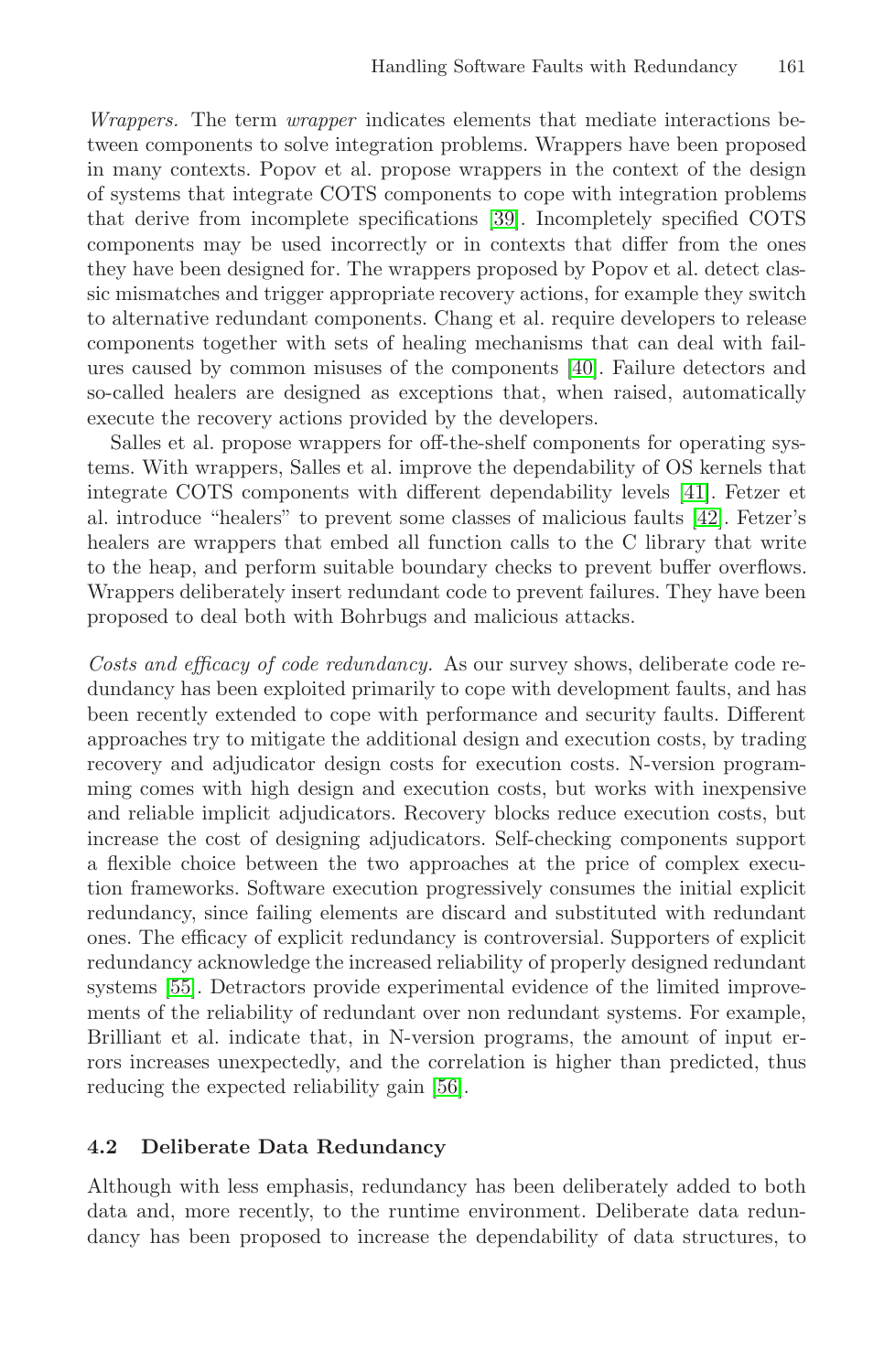reduce the occu[rren](#page-22-4)ces of failures caused by specific input-dependent conditions (e.g., corner cases in data structures), and very recently to cope with some classes of security problems.

*Robust data structures and software audits.* Connet et al. introduced a preliminary form of data redundancy in the early seventies [44]. They augment systems with so called software audits that check for the integrity of the system itself at runtime. Taylor et al. exploited a form of deliberate data redundancy to improve the reliability of data structures [43]. Taylor et al. propose data redundancy consisting of additional code [to t](#page-21-12)race the amount of nodes in data structures and of additional node identifiers and references to make data structures more robust. They use the redundant information to identify and correct faulty references. These approach exploits *data* redundancy that is *deliberately* added to the programs to tolerate *development* faults. The redundant information implicitly enables failures detection, thus adjudicators are *reactive and implicit*.

*Data diversity.* Knight et al. apply deliberate data redundancy to cope with failures that depend on specific input conditions [26]. Knight's approach is applicable to software that contains faults that result in failures with particular input values, but that can be avoided with slight modifications of the input. The approach relies on data "re-expressions" that can generate logically equivalent data sets. Re-expressions are *exact* if they express the same input in a different way, thus producing the expected output; They are *approximate* if they change the input and thus produce a different ou[tput](#page-22-5) but within an accepted range. Data diversity is implemented in the form of either "retry blocks" that borrow from the idea of recovery blocks, or "N-copy programming" that redefine Nversion programming for data. Therefore, data diversity uses both *reactive* and *implicit* adjudicators. As for recovery blocks and N-version programming, data diversity addresses development faults.

*Data diversity for security.* Recently Knight et al. extended the conceptual framework of data diversity to cope with security problems [45]. They apply data diversity in the form of N-variant systems to provide high-assurance conjectures against a class of data corruption attacks. Data are transformed into variants with the property that identical concrete data values have different interpretations. In this way attackers would need to alter the corresponding data in each variant in a different way while sending the same inputs to all variants. The only available implementation is run in parallel on the different data sets, and executions are compared. Thus this approach relies on *data* redundancy *deliberately* added to tolerate *malicious* faults. Since the approach relies on the parallel execution and the comparison of results, the adjudicator is *implicit*.

Despite early attempts trace back almost 30 years, deliberate data redundancy has not been exploited as thoroughly as code redundancy. Most approaches focus on development faults. Recent work indicates space for applications to non-functional faults.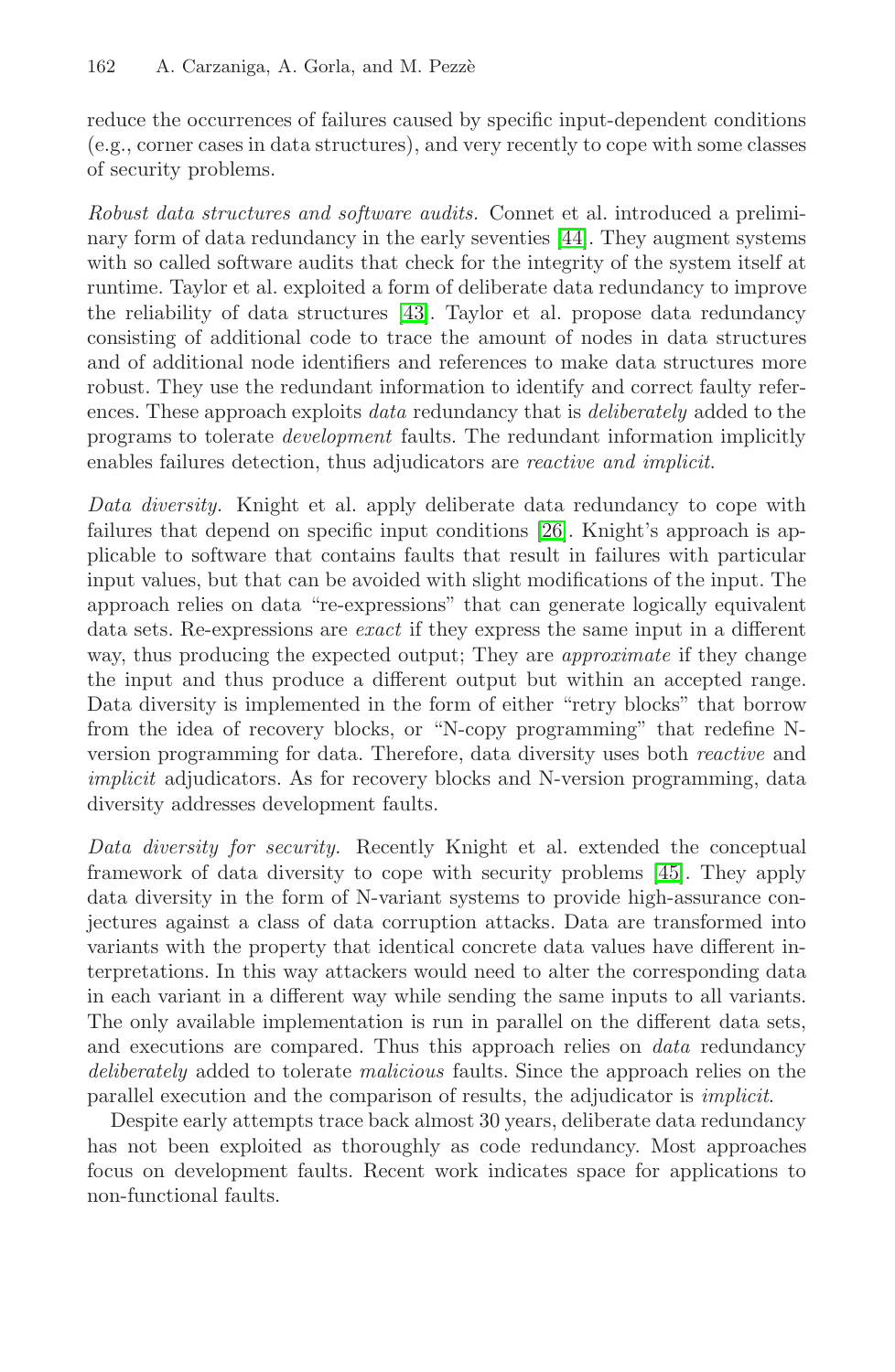#### **4.3 Deliberate Environment Redundancy**

Deliberate environment redundancy is the most basic form of redundancy, and has been used extensively to increase reliability in the face of purely hardware faults, for example in the case of database replication. Deliberate environment redundancy consists of deliberately changing the environment conditions and reexecute the software system under the new conditions. Thus, this form of redundancy impacts on the program execution rather then on the program structure. We only mention this well-known and widely studied application of environment redundancy in passing here because we intend to focus specifically on software faults. Therefore we describe in detail only some more recent uses of environment redundancy that are more significant for this class of faults.

*Rejuvenation.* The first notable attempt to deliberately modify the environment conditions to work around failures tracks back to the nineties, when Wang et al. proposed software rejuvenation. Rejuvenation is a technique that works with environment diversity, and relies on the obser[vat](#page-22-6)ion that some software systems fail due to "age," and that proper system reinitializations can avoid such failures [57,17]. Wang et al. focused on memory-management faults, such as memory leaks, memory caching, and weak memory reuse, that can cause the premature termination of the program execution. Rejuvenation amounts to cleaning the volatile state of the system periodically, whenever it does not contain useful information. The same research group improved software rejuvenation by combining it with checkpoints: By rejuvenating the program every *N* checkpoints, they can minimize the completion time of a program execution [46].

Software rejuvenation approaches are *deliberate* redundant changes to the environment, since the memory state is cleared intentionally by re-executing some global initialization procedures, thereby presenting a new environment to the system. Rejuvenation acts independently from the occurrence of failures, thus it can [be](#page-21-5) both reactive or preventive. However it does not rely on an adjudicator that explicitly identifies a failure, and thus we classify it as preventive from the adjudicator viewpoint. These approaches work well for Heisenbugs.

*Environment perturbation.* Using the analogy of allergies in humans and other animals, and specifically of the treatment of such allergies, Qin et al. suggested a rollback mechanisms, called RX, that partially re-executes failing programs under modified environment conditions to recover from deterministic as well as non deterministic faults [27]. The mechanism is based on environment changes that include different memory management strategies, shuffled message orders, modified process priority, and reduced user requests. These changes in the execution environment can prevent failures such as buffer overflows, deadlocks and other concurrency problems, and can avoid interaction faults often exploited by malicious requests.

Similarly to software rejuvenation, RX is based on *deliberate* environment redundancy, since the applied changes explicitly create different environments where the programs can be re-executed successfully. However, contrary to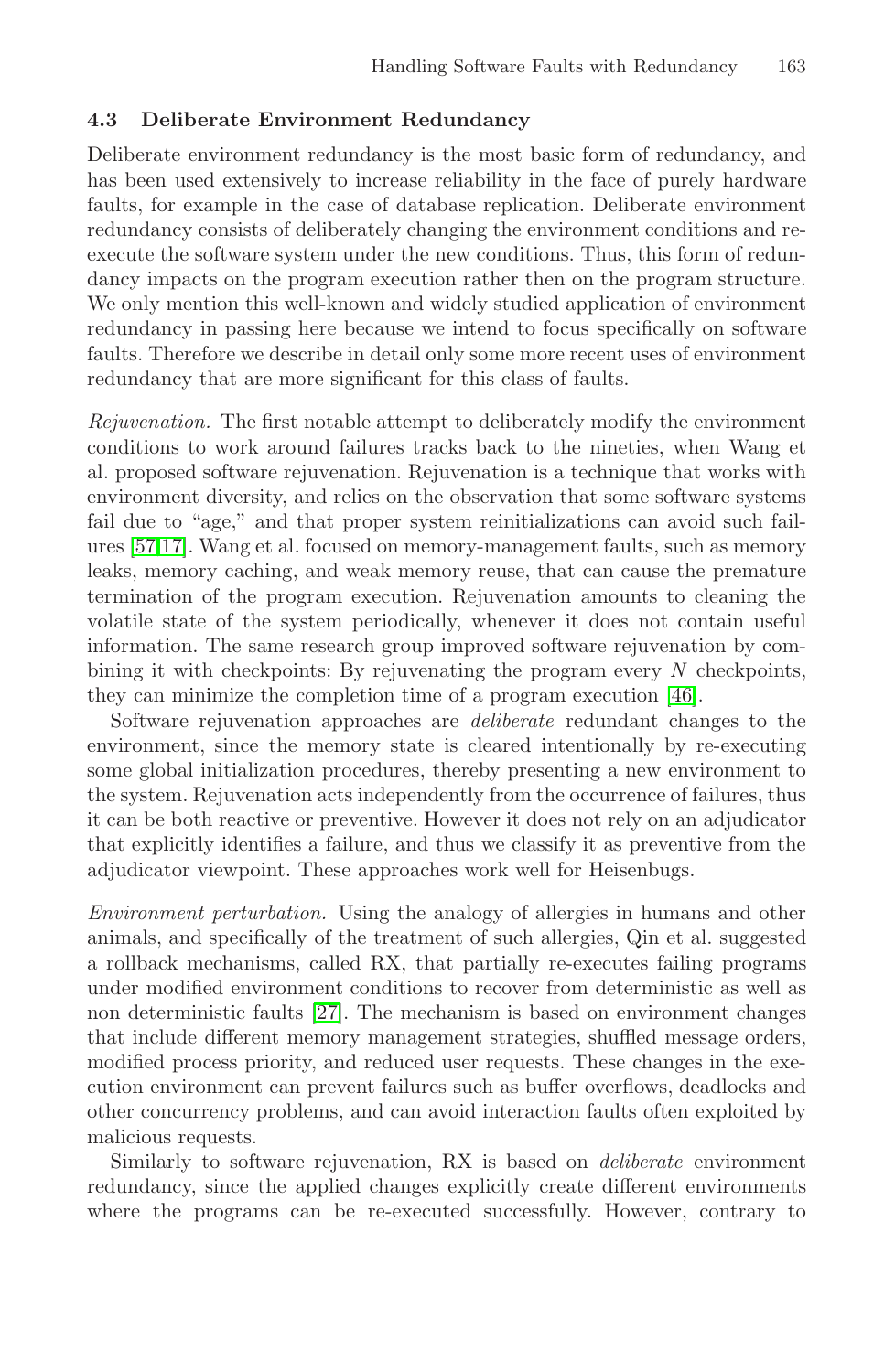rejuvenation, RX relies on *reactive and explicit* adjudicators to start proper recovery actions. In particular, the environment [ch](#page-22-7)anges are triggered by exceptions or by sensors that monitor the system execution. This technique works mainly with *Heisenbugs*, but can be effective also with some *Bohrbugs* and *malicious* faults.

*Process replicas.* The main concepts of N-version programming have been extended to environment changes to cope with malicious faults. Cox et al. proposed executing N-variants of the same code under separate environment conditions and compare their behavior to detect malicious attacks [47]. The aim is to complicate the attackers' task by requiring malicious users to simultaneously compromise all system variants with the same input to actually succeed in the attack. The framework provided by Cox starts from the original program, and automatically creates different variants by partitioning the address space, and by tagging the instructions. Partitioning the address space can prevent memory attacks that involve direct reference to absolute addresses, while tagging the instructions (that is, prepending a variant-specific tag to all instructions) can detect code injection. Bruschi et al. improved Cox' process replicas with a new mechanism that also detects attacks that attempt to overwrite memory addresses [48].

Approaches based on process replicas *deliberately* add redundancy to the execution *environment*, since the variants are obtained through explicit, though automatic, changes. Cox' tagging mechanism acts on the program, and thus also creates redundancy in the code. Process replicas do not require explicit adjudicators, but instead rely on *reactive, implicit* mechanisms in the same way that N-version programming derives a single output value, by executing the variants in parallel, and then by comparing execution results at runtime. Process replicas target *malicious faults*, and do not seem well suited to deal with other types of faults.

<span id="page-16-0"></span>In general, deliberate redundancy in environment execution conditions has been exploited only recently, and seems well suited to deal with Heisenbugs and some classes of interaction faults, especially malicious faults, that are particularly difficult to detect and remove.

# **5 Opportunistic Redundancy**

While deliberate redundancy has been exploited since the seventies and in many contexts, implicit redundancy has been explored only recently, with some promising results. Implicit redundancy at the code level usually stems from the complexity of system internals, which in turn result in a partial overlap of functionality within different program elements. Implicit redundancy at the environment level comes from the complexity of the execution environment, which typically does not behave deterministically to all requests, and therefore may allow for different but functionally equivalent behaviors.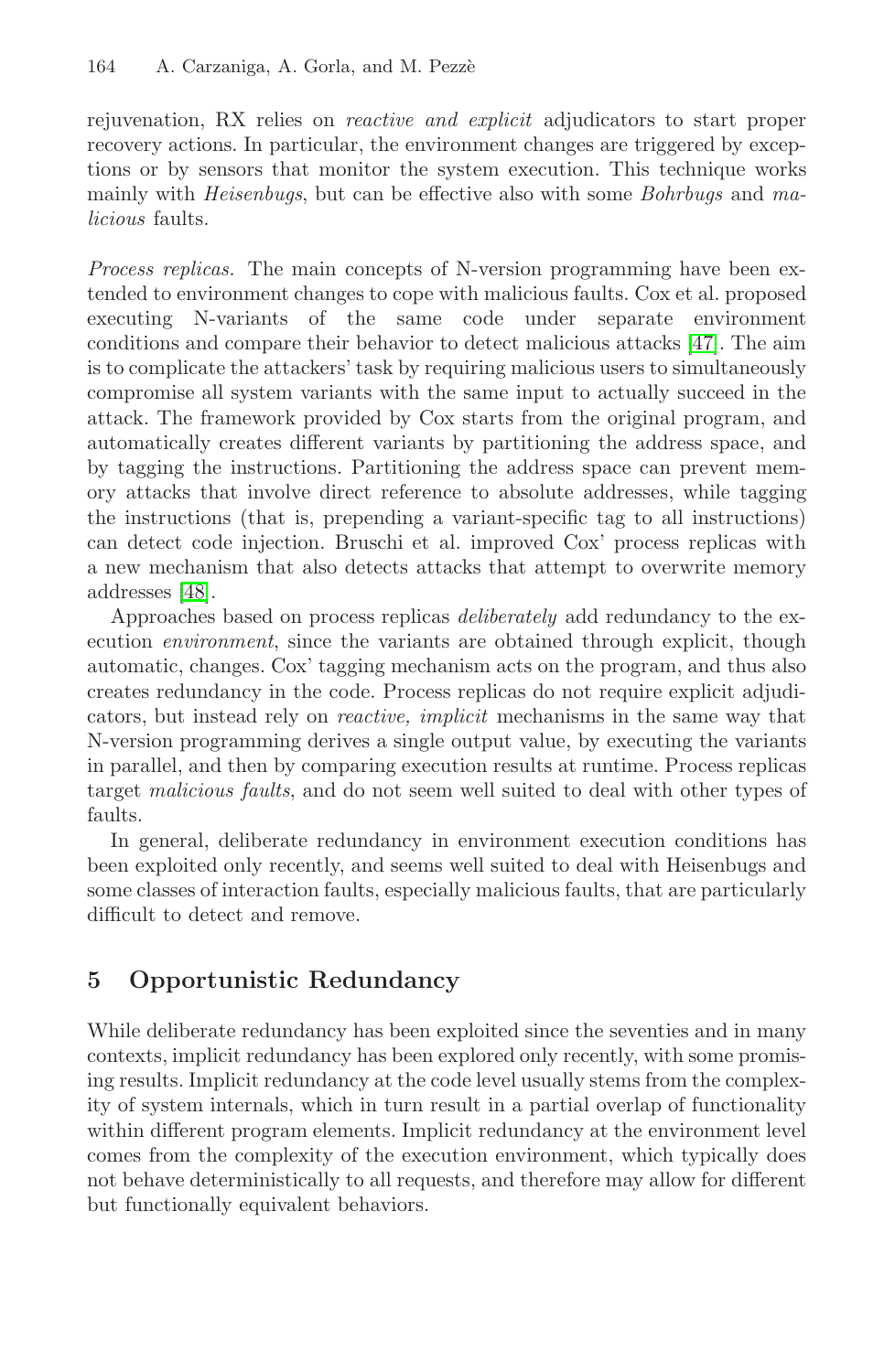#### **5.1 Opportunistic Code Redundancy**

Implicit redundancy at code level has been exploited both in specific application domains, mostly in the context of service oriented applications and more general of dynamically bound components, and with specific technologies, namely genetic programming.

*Dynamic service substitution.* Popular services are often available in multiple implementations, each one designed and operated independently, each one also possibly offering various levels of se[rvic](#page-20-7)es, but with every one complying to an equivalent, common interface. In fact, this is more or less the vision of serviceoriented computing. Some researchers propose to take advantage of the available, independent implementations of the same or similar servi[ce t](#page-22-8)o increase the reliability of service-oriented applications, especially for failures that may be caused by malfunctioning services or unforeseen changes in the functionalities offered by the current implementation. Subramania[n et](#page-20-8) al. enhance BPEL with constructs to find alternative service implementations of the same interfaces in order to overcome unpredicted response or a[vail](#page-22-9)ability problems [10]. Taher et al. enhance runtime service substitution by extending the search to services implementing similar interfaces, and by introducing suitable converters to use services that, although different, are sufficiently similar to admit to a simple adaptation [49]. Sadjadi et al. further simplify the substitution of similar service implementations by proposing transparent shaping to weave alternative services invocation at runtime, thus avoiding manual modification of the original code [11]. Mosincat et al. define an infrastructure to handle dynamic binding of alternative services that can handle both stateless and stateful Web services [50]. In summary, service substitution amounts to exploiting available redundant code in an opportunistic manner, it is triggered in reaction to faults thanks to explicit adjudicators, and allows systems to tolerate both development faults and physical faults.

*Fault fixing using genetic programming.* Recently both Weimer et al. and Arcuri et al. investigated genetic programming as a way to automatically fix software faults [51,52]. Both approaches assume the availability of a set of test cases to be used as adjudicator. When the software system fails, the runtime framework automatically generates a population of variants of the original faulty program. Genetic algorithms evolve the initial population guided by the results of the test cases that select a new "correct" version of the program.

Genetic program[min](#page-23-3)[g d](#page-21-13)oes not require the deliberate development of redundant functionality, but exploit the *implicit code* redundancy *opportunistically* to produce variants of the original programs and select a "correct" variant. Genetic approaches react to failures detected by test suites, and thus rely on *reactive and explicit* adjudicators to identify and correct *Bohrbugs*.

*Automatic workarounds.* In some recent work, we investigated the possibility of automatically identifying workarounds by opportunistically exploiting the implicit redundancy present in the code [53,25]. We observed that many complex software systems provide the same functionality through different combinations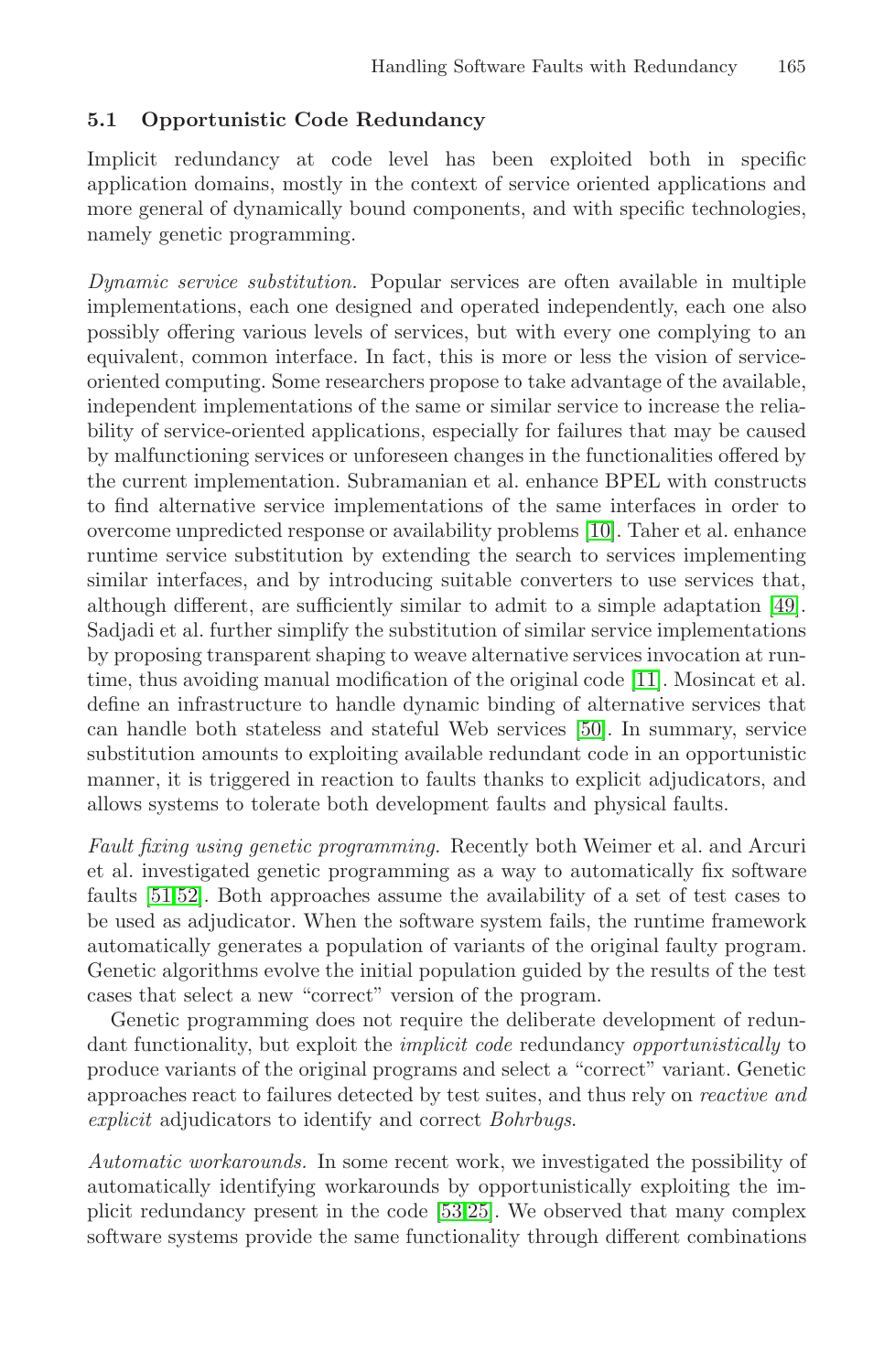of elementary operations. So, in order to respond to a failing sequence of operations, we proposed a technique to automatically identify alternative execution sequences that are expected to have the same *intended* effect of failing sequence, but that are not affected by failures, and therefore that can be used as workarounds. Our technique relies on other mechanisms to detect failures, and to bring the system back to a consistent state immediately after the failure. When the system fails, the technique automatically examines the failing sequence, and on the bases of a specification of the system or its interface, generates alternate execution sequences that serve as potential workarounds. The generated sequences are sorted according to the likelihood of success and are then executed up to a correct execution. This technique explores opportunistic redundancy in a new way, to some extent mimicking what a real user would do in the attempt to work around emerging faulty behaviors. Being completely automatic, the technique can also explore redundancy not exploitable by end users, thus with better chances to find a useful solution to the problem.

The approach of automatic workarounds is therefore *opportunistic* in the way it explores intrinsic *code* redundancy. It is triggered by an *explicit, reactive* adjudicator, and is useful primarily to avoid the effects of *development* faults.

*Considerations on the opportunistic exploitation of code redundancy.* It is only recently that researchers have started to investigate the possibility of exploiting code redundancy opportunistically. These studies rely on characteristics of emergent application domains, like service-based applications, and programming techniques like genetic programming. The results are encouraging and suggest that implicit code redundancy can be exploited also in classic application domains to increase reliability with little additional costs. However, we should emphasize that making good use of redundancy in an opportunistic manner is an issue of availability and cost. Contrary to the approaches discussed in the previous section in which redundancy is added by design, opportunistic techniques such as automatic fault fixing and automatic workarounds do not require the development of any redundant code. Service substitution does require multiple implementations, but their development cost is presumably amortized over several systems sharing the same pool of service implementations. So, the main advantage of the opportunistic approach is that it does not incur serious additional development costs. However, it should be clear that the same approach still relies on code redundancy, although it does so *implicitly*. So, there is always a question of whether such latent redundancy really exists. And furthermore, even when redundant code exists, it typically requires runtime search and adaptation.

### **5.2 Opportunistic Environment Redundancy**

Approaches that opportunistically exploit environment redundancy extend and formalize the common experience of non-deterministic behavior of the execution environment: Simple system reboots are often used as last resource to overcome unexpected failures.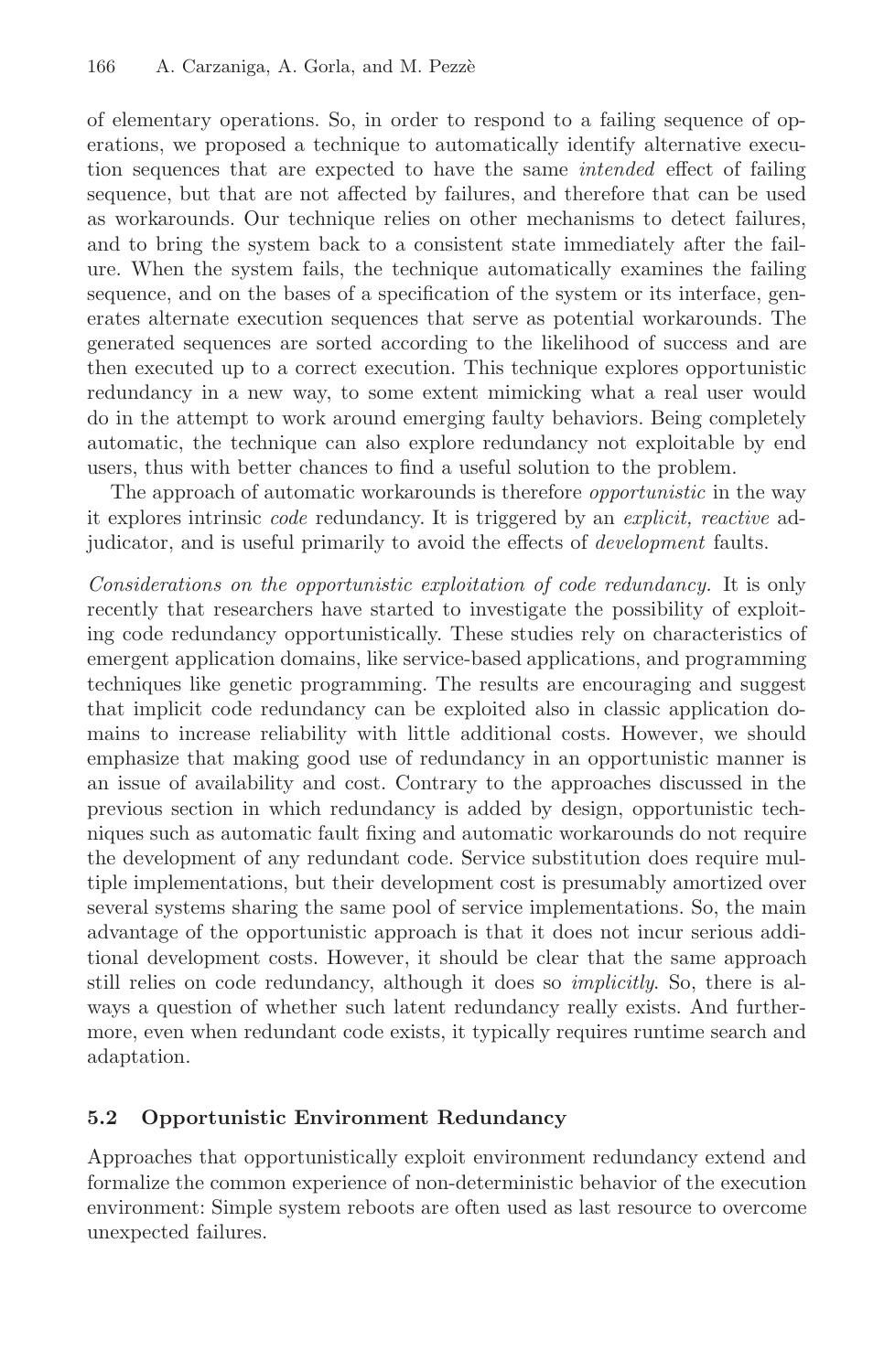*Checkpoint-recovery.* Checkpoint and recovery techniques exploit environment redundancy by periodically saving consistent states to be used as safe roll backs [21]. When the system fails, it is [bro](#page-21-5)ught back to a consistent state and reexecuted, to solve temporary problems that may have been caused by accidental, transient conditions in the environment.

These approaches *opportunistically* exploit *environment* redundancy, since a system would re-execute the same code without trying to modify the environment, but instead relying on spontaneous changes in the environment to avoid the conditions that created the failure. Notice that this is different from other explicit approaches, such as that of the RX method by Qin et al. that deliberately changes the environment before re-executing the code [27]). Checkpoint-andrecovery requires *reactive and explicit* adjudicators to determine if the system has failed, and therefore to roll back to a consistent state. These techniques are effective in dealing with *Heisenbugs* that depend on temporary execution conditions, but do not work well for *Bohrbugs* that persist in the code and in the execution environment.

*Reboot and micro-reboot.* The classic brute force but surprisingly effective approach that consists in simply rebooting the systems has been refined by Candea et al., who propose local micro-reboots to avoid the high cost of complete reboots [12]. The same approach was extended to service-based applications by Zhang et al. [13]. Although intuitively simple, micro-reboot approaches require careful modular design of the systems as well as adequate runtime support for reboot operations that do not affecting the overall execution. These approaches are *opportunistic*, and exploit redundant behavior of the execution environment to overcome *Heisenbugs*. As in the other cases, they operate when triggered by *reactive, explicit* adjudicators, since they react to system failures explicitly notified by the adjudicators.

## **6 Conclusions**

Both the fault tolerance and the self-healing communities work on techniques to reduce the runtime effects of faults during software execution, to guarantee software reliability also in the presence of faults. The many techniques investigated so far tackle several problems, work under different assumptions, impact in various forms on the development and execution costs, address various application domains, and may affect software architectural issues. The known attempts to frame the various approaches under a unifying view have focused either on fault tolerance or self-healing techniques, but do not unify well the results of both communities. Thus, they miss the important relations between the work in the two areas that are strictly intertwined. In this paper, we identify few general architectural patterns that are implemented by different techniques, and we propose a unifying framework to classify techniques that reduce the effects of faults at runtime, and we compare the main approaches to fault tolerance and self-healing. The framework elaborates on the different ways the techniques proposed so far exploit redundancy and reveals open areas of investigation.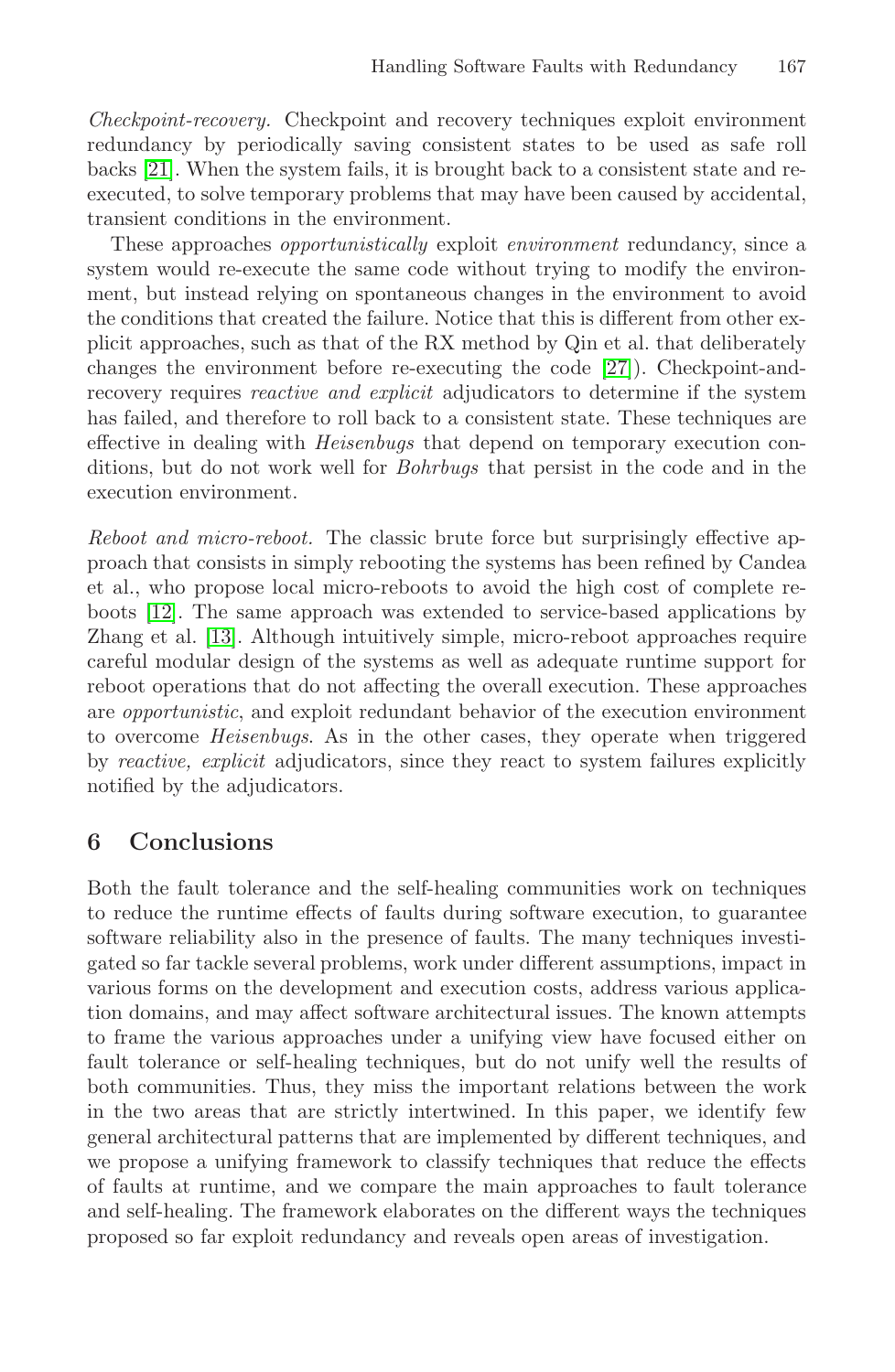# <span id="page-20-0"></span>**References**

- 1. Pullum, L.L.: Software Fault Tolerance Techniques and Implementation. Artech House, Inc., Norwood (2001)
- <span id="page-20-1"></span>2. Avizienis, A., Laprie, J.C., Randell, B., Landwehr, C.: Basic concepts and taxonomy of dependable and secure computing. IEEE Transactions on Dependable Secure Computing 1(1), 11–33 (2004)
- 3. Kephart, J.O., Chess, D.M.: The vision of autonomic computing. Computer 36(1), 41–50 (2003)
- 4. Kramer, J., Magee, J.: Self-managed systems: an architectural challenge. In: FOSE 2007: 2007 Future of Software Engineering, pp. 259–268. IEEE Computer Society, Washington (2007)
- <span id="page-20-2"></span>5. Lyons, R., Vanderkulk, W.: The use of triple-modular redundancy to improve computer reliability. IBM Journal of Research and Development 6(2), 200–209 (1962)
- <span id="page-20-3"></span>6. Patterson, D.A., Gibson, G., Katz, R.H.: A case for redundant arrays of inexpensive disks (RAID). SIGMOD Record 17(3), 109–116 (1988)
- <span id="page-20-4"></span>7. Dean, J., Ghemawat, S.: MapReduce: Simplified data processing on large clusters. In: OSDI 2004: Proceedings of the 6th Conference on Symposium on Operating Systems Design & Implementation, Berkeley, CA, USA (2004)
- <span id="page-20-5"></span>8. El Abbadi, A., Skeen, D., Cristian, F.: An efficient, fault-tolerant protocol for replicated data management. In: PODS 1985: Proceedings of the fourth ACM SIGACT-SIGMOD symposium on Principles of database systems, pp. 215–229. ACM, New York (1985)
- <span id="page-20-6"></span>9. Avizienis, A.: The N-version approach to fault-tolerant software. IEEE Transactions on Software Engineering 11(12), 1491–1501 (1985)
- <span id="page-20-7"></span>10. Subramanian, S., Thiran, P., Narendra, N.C., Mostefaoui, G.K., Maamar, Z.: On the enhancement of BPEL engines for self-healing composite web services. In: SAINT 2008: Proceedings of the 2008 International Symposium on Applications and the Internet, pp. 33–39. IEEE Computer Society, Washington (2008)
- <span id="page-20-8"></span>11. Sadjadi, S.M., McKinley, P.K.: Using transparent shaping and web services to support self-management of composite systems. In: ICAC 2005: Proceedings of the Second International Conference on Automatic Computing, pp. 76–87. IEEE Computer Society, Washington (2005)
- 12. Candea, G., Kiciman, E., Zhang, S., Keyani, P., Fox, A.: JAGR: An autonomous self-recovering application server. In: Active Middleware Services, pp. 168–178. IEEE Computer Society, Los Alamitos (2003)
- 13. Zhang, R.: Modeling autonomic recovery in web services with multi-tier reboots. In: ICWS 2007: Proceedings of the IEEE International Conference on Web Services (2007)
- <span id="page-20-10"></span>14. Ammar, H.H., Cukic, B., Mili, A., Fuhrman, C.: A comparative analysis of hardware and software fault tolerance: Impact on software reliability engineering. Annals Software Engineering 10(1-4), 103–150 (2000)
- <span id="page-20-9"></span>15. Huang, Y., Kintala, C., Kolettis, N., Fulton, N.D.: Software rejuvenation: Analysis, module and applications. In: FTCS 1995: Proceedings of the Twenty-Fifth International Symposium on Fault-Tolerant Computing, vol. 381. IEEE Computer Society, Washington (1995)
- <span id="page-20-12"></span>16. Gray, J.: Why do computers stop and what can be done about it? In: Symposium on Reliability in Distributed Software and Database Systems, pp. 3–12 (1986)
- <span id="page-20-11"></span>17. Grottke, M., Trivedi, K.: Fighting bugs: Remove, retry, replicate, and rejuvenate. Computer 40(2), 107–109 (2007)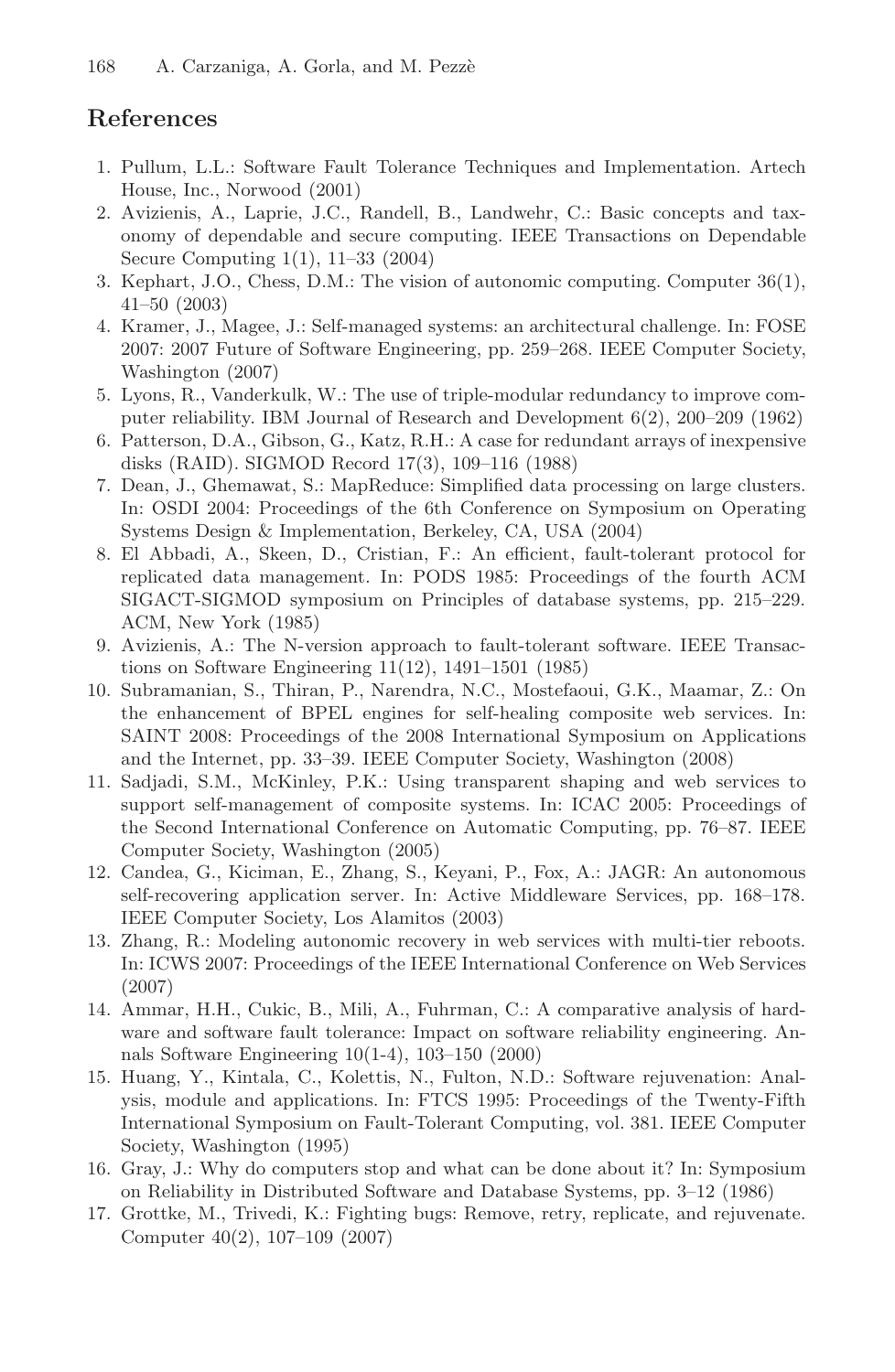- <span id="page-21-0"></span>18. Huebscher, M.C., McCann, J.A.: A survey of autonomic computing—degrees, models, and applications. ACM Computing Surveys 40(3), 1–28 (2008)
- <span id="page-21-1"></span>19. Florio, V.D., Blondia, C.: A survey of linguistic structures for application-level fault tolerance. ACM Computing Surveys 40(2), 1–37 (2008)
- <span id="page-21-2"></span>20. Littlewood, B., Strigini, L.: Redundancy and diversity in security. In: Samarati, P., Ryan, P.Y.A., Gollmann, D., Molva, R. (eds.) ESORICS 2004. LNCS, vol. 3193, pp. 423–438. Springer, Heidelberg (2004)
- 21. Elnozahy, M., Alvisi, L., min Wang, Y., Johnson, D.B.: A survey of rollbackrecovery protocols in message-passing systems. ACM Computing Surveys 34(3), 375–408 (2002)
- 22. Gacek, C., de Lemos, R.: Architectural description of dependable software systems. In: Besnard, D., Gacek, C., Jones, C. (eds.) Structure for Dependability: Computer-Based Systems from an Interdisciplinary Perspective, pp. 127–142. Springer, Heidelberg (2006)
- <span id="page-21-3"></span>23. Harrison, N.B., Avgeriou, P.: Incorporating fault tolerance tactics in software architecture patterns. In: SERENE 2008: Proceedings of the 2008 RISE/EFTS Joint International Workshop on Software Engineering for Resilient Systems, pp. 9–18. ACM, New York (2008)
- <span id="page-21-4"></span>24. Hanmer, R.: Patterns for Fault Tolerant Software. Wiley Publishing, Chichester (2007)
- <span id="page-21-13"></span>25. Carzaniga, A., Gorla, A., Pezz`e, M.: Self-healing by means of automatic workarounds. In: SEAMS 2008: Proceedings of the 2008 International Workshop on Software Engineering for Adaptive and Self-Managing Systems, pp. 17–24. ACM, New York (2008)
- <span id="page-21-12"></span>26. Ammann, P.E., Knight, J.C.: Data diversity: An approach to software fault tolerance. IEEE Transactions on Computers 37(4), 418–425 (1988)
- <span id="page-21-5"></span>27. Qin, F., Tucek, J., Zhou, Y., Sundaresan, J.: Rx: Treating bugs as allergies—a safe method to survive software failures. ACM Transactions on Computer Systems 25(3), 7 (2007)
- <span id="page-21-6"></span>28. Randell, B.: System structure for software fault tolerance. In: Proceedings of the international conference on Reliable software, pp. 437–449. ACM, New York (1975)
- <span id="page-21-7"></span>29. Dobson, G.: Using WS-BPEL to implement software fault tolerance for web services. In: EUROMICRO 2006: Proceedings of the 32nd EUROMICRO Conference on Software Engineering and Advanced Applications, pp. 126–133. IEEE Computer Society, Washington (2006)
- 30. Looker, N., Munro, M., Xu, J.: Increasing web service dependability through consensus voting. In: COMPSAC 2005: Proceedings of the 29th Annual International Computer Software and Applications Conference (COMPSAC 2005), vol. 2, pp. 66–69. IEEE Computer Society, Washington (2005)
- <span id="page-21-8"></span>31. Gashi, I., Popov, P., Stankovic, V., Strigini, L.: On designing dependable services with diverse off-the-shelf SQL servers. In: de Lemos, R., Gacek, C., Romanovsky, A. (eds.) Architecting Dependable Systems II. LNCS, vol. 3069, pp. 191–214. Springer, Heidelberg (2004)
- <span id="page-21-9"></span>32. Laprie, J.C., B´eounes, C., Kanoun, K.: Definition and analysis of hardware- and software-fault-tolerant architectures. Computer 23(7), 39–51 (1990)
- <span id="page-21-10"></span>33. Yau, S.S., Cheung, R.C.: Design of self-checking software. In: Proceedings of the International Conference on Reliable software, pp. 450–455. ACM, New York (1975)
- <span id="page-21-11"></span>34. Diaconescu, A., Mos, A., Murphy, J.: Automatic performance management in component based software systems. In: ICAC 2004: Proceedings of the First International Conference on Autonomic Computing, pp. 214–221. IEEE Computer Society, Washington (2004)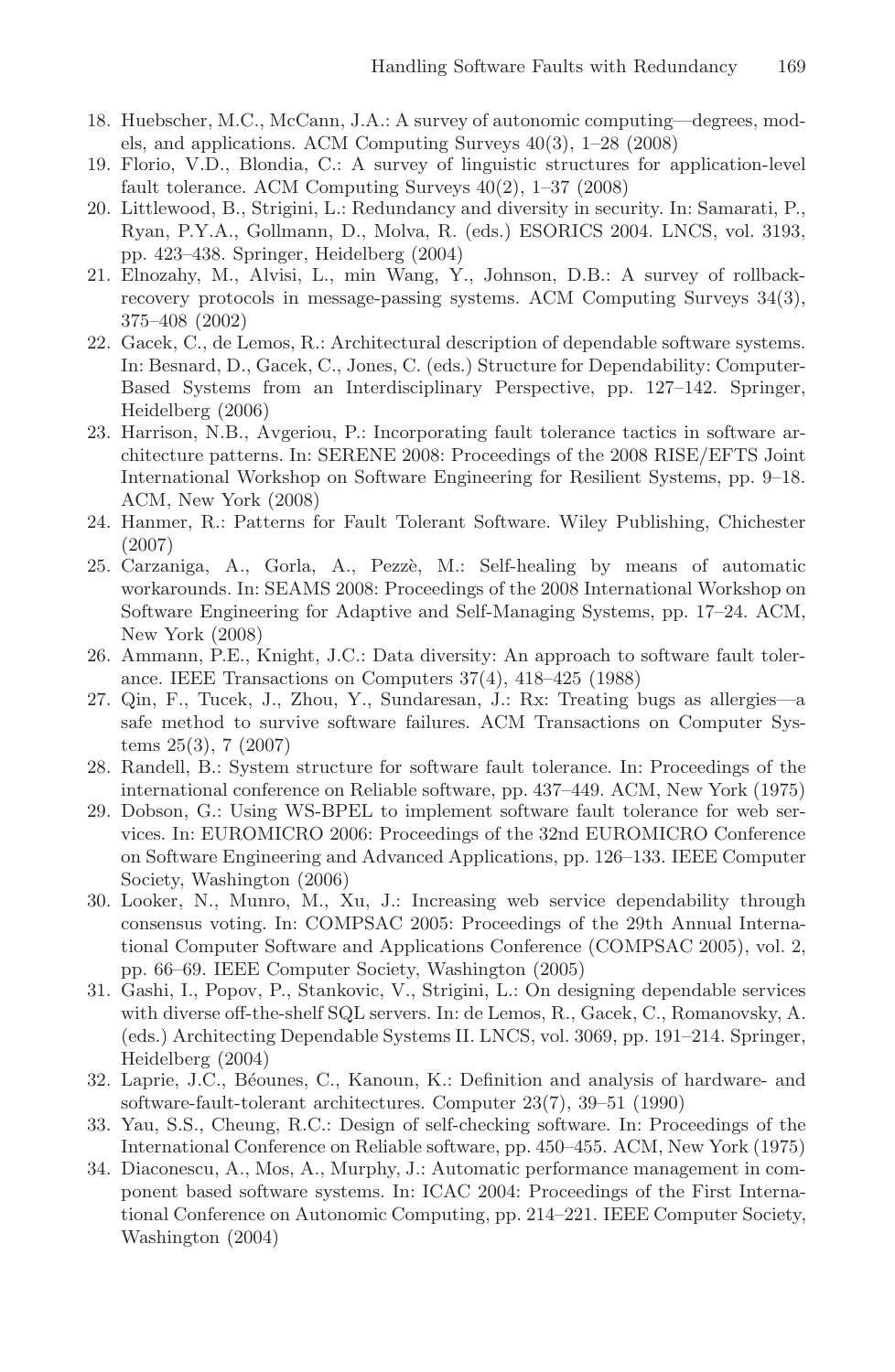- <span id="page-22-0"></span>35. Naccache, H., Gannod, G.: A self-healing framework for web services. In: ICWS 2007: Proceedings of the 2007 IEEE International Conference on Web Services, pp. 398–345 (2007)
- 36. Baresi, L., Guinea, S., Pasquale, L.: Self-healing BPEL processes with dynamo and the JBoss rule engine. In: ESSPE 2007: International workshop on Engineering of software services for pervasive environments, pp. 11–20. ACM, New York (2007)
- 37. Modafferi, S., Mussi, E., Pernici, B.: SH-BPEL: a self-healing plug-in for WS-BPEL engines. In: MW4SOC 2006: Proceedings of the 1st workshop on Middleware for Service Oriented Computing, pp. 48–53. ACM, New York (2006)
- 38. Fugini, M.G., Mussi, E.: Recovery of Faulty Web Applications through Service Discovery. In: SMR 2006: 1st International Workshop on Semantic Matchmaking and Resource Retrieval: Issues and Perspectives, Seoul, Korea (2006)
- 39. Popov, P., Riddle, S., Romanovsky, A., Strigini, L.: On systematic design of protectors for employing OTS items. In: Euromicro 2001: in Proceedings of the 27th Euromicro Conference, pp. 22–29 (2001)
- <span id="page-22-1"></span>40. Chang, H., Mariani, L., Pezz`e, M.: In-field healing of integration problems with COTS components. In: ICSE 2009: Proceeding of the 31st International Conference on Software Engineering, pp. 166–176 (2009)
- <span id="page-22-2"></span>41. Salles, F., Rodrguez, M., Fabre, J.C., Arlat, J.: Metakernels and fault containment wrappers. In: International Symposium on Fault-Tolerant Computing. IEEE Computer Society Press, Los Alamitos (1999)
- <span id="page-22-3"></span>42. Fetzer, C., Xiao, Z.: Detecting heap smashing attacks through fault containment wrappers. In: Proceedings of the 20th IEEE Symposium on Reliable Distributed Systems, pp. 80–89 (2001)
- <span id="page-22-4"></span>43. Taylor, D.J., Morgan, D.E., Black, J.P.: Redundancy in data structures: Improving software fault tolerance. IEEE Transactions on Software Engineering 6(6), 585–594 (1980)
- 44. Connet, J.R., Pasternak, E.J., Wagner, B.D.: Software defenses in real-time control systems. In: Proceedings of the International Symposium on Fault-Tolerant Computing, pp. 94–99 (1972)
- <span id="page-22-5"></span>45. Nguyen-Tuong, A., Evans, D., Knight, J.C., Cox, B., Davidson, J.W.: Security through redundant data diversity. In: DSN 2008: IEEE International Conference on Dependable Systems and Networks, pp. 187–196 (2008)
- <span id="page-22-6"></span>46. Garg, S., Huang, Y., Kintala, C., Trivedi, K.S.: Minimizing completion time of a program by checkpointing and rejuvenation. SIGMETRICS Performance Evaluation Review 24(1), 252–261 (1996)
- <span id="page-22-7"></span>47. Cox, B., Evans, D., Filipi, A., Rowanhill, J., Hu, W., Davidson, J., Knight, J., Nguyen-Tuong, A., Hiser, J.: N-variant systems: a secretless framework for security through diversity. In: USENIX SS 2006: Proceedings of the 15th conference on USENIX Security Symposium. USENIX Association, Berkeley (2006)
- 48. Bruschi, D., Cavallaro, L., Lanzi, A.: Diversified process replicae for defeating memory error exploits. In: WIA 2007:3rd International Workshop on Information Assurance. IEEE Computer Society, Los Alamitos (2007)
- <span id="page-22-8"></span>49. Taher, Y., Benslimane, D., Fauvet, M.C., Maamar, Z.: Towards an approach for web services substitution. In: IDEAS 2006: Proceedings of the 10th International Database Engineering and Applications Symposium, pp. 166–173. IEEE Computer Society, Washington (2006)
- <span id="page-22-9"></span>50. Mosincat, A., Binder, W.: Transparent runtime adaptability for BPEL processes. In: Bouguettaya, A., Krueger, I., Margaria, T. (eds.) ICSOC 2008. LNCS, vol. 5364, pp. 241–255. Springer, Heidelberg (2008)